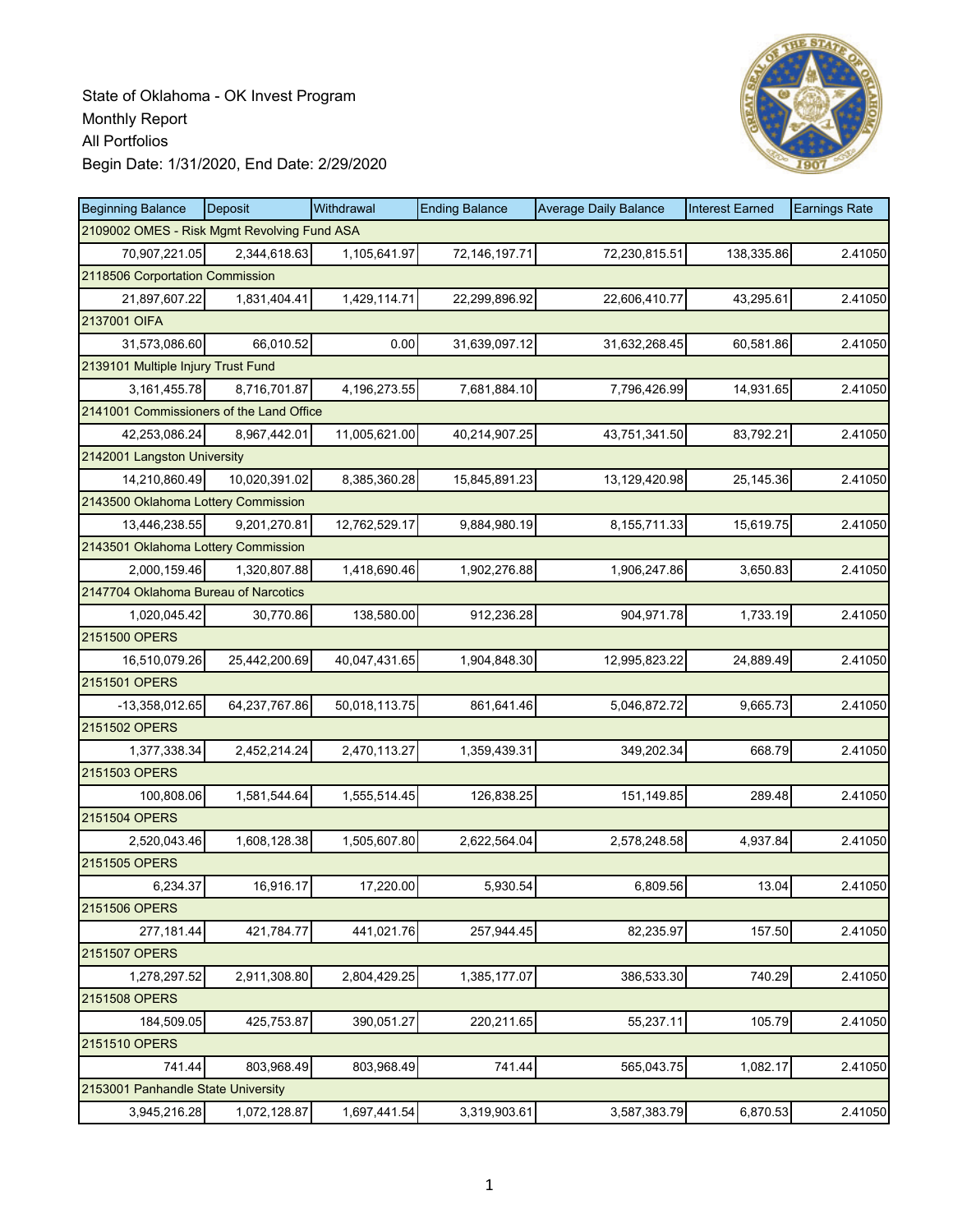| <b>Beginning Balance</b>                  | Deposit        | Withdrawal     | <b>Ending Balance</b> | <b>Average Daily Balance</b> | <b>Interest Earned</b> | <b>Earnings Rate</b> |  |  |  |
|-------------------------------------------|----------------|----------------|-----------------------|------------------------------|------------------------|----------------------|--|--|--|
| 2155701 OK Police Pension                 |                |                |                       |                              |                        |                      |  |  |  |
| 41,257,022.95                             | 5, 183, 557.53 | 12,125,271.78  | 34,315,308.70         | 41,996,748.71                | 80,431.83              | 2.41050              |  |  |  |
| 2169502 Tax Commission                    |                |                |                       |                              |                        |                      |  |  |  |
| 409,178,794.23                            | 350,928,233.51 | 405,828,921.97 | 354,278,105.77        | 192,692,256.21               | 369,042.63             | 2.41050              |  |  |  |
| 2169520 Tax Commission                    |                |                |                       |                              |                        |                      |  |  |  |
| 53,986.72                                 | 4,534,471.84   | 4,842,243.11   | $-253,784.55$         | 3,150,176.19                 | 6,033.19               | 2.41050              |  |  |  |
| 2169521 Tax Commission                    |                |                |                       |                              |                        |                      |  |  |  |
| 82,794,002.86                             | 52,298,958.78  | 82,728,783.79  | 52,364,177.85         | 36,335,617.63                | 69,589.68              | 2.41050              |  |  |  |
| 2174007 State Treasurer                   |                |                |                       |                              |                        |                      |  |  |  |
| 1,139,601.79                              | 162,127.85     | 0.00           | 1,301,729.64          | 1,284,957.79                 | 2,460.94               | 2.41050              |  |  |  |
| 2183006 DHS - CSED                        |                |                |                       |                              |                        |                      |  |  |  |
| 9,615,498.93                              | 10,604,019.77  | 8,576,552.64   | 11,642,966.06         | 8,898,038.95                 | 17,041.45              | 2.41050              |  |  |  |
| 7200039 Oklahoma Boll Weevil Eradication  |                |                |                       |                              |                        |                      |  |  |  |
| 2,724,965.35                              | 56,346.19      | 39,609.87      | 2,741,701.67          | 2,740,839.15                 | 5,249.23               | 2.41050              |  |  |  |
| 7200320 Department of Wildlife            |                |                |                       |                              |                        |                      |  |  |  |
| 3,167,516.66                              | 3,602,340.30   | 2,505,357.89   | 4,264,499.07          | 3,873,552.15                 | 7,418.60               | 2.41050              |  |  |  |
| 7200359 OERB                              |                |                |                       |                              |                        |                      |  |  |  |
| 16,332,240.50                             | 1,559,073.39   | 1,784,171.53   | 16, 107, 142. 36      | 16,669,162.12                | 31,924.64              | 2.41050              |  |  |  |
| 7200370 OIFA                              |                |                |                       |                              |                        |                      |  |  |  |
| 789,315.18                                | 116,040.37     | 217,244.58     | 688,110.97            | 666,399.89                   | 1,276.28               | 2.41050              |  |  |  |
| 7200391 Multiple Injury Trust Fund        |                |                |                       |                              |                        |                      |  |  |  |
| 126,970.79                                | 149,889.73     | 178,145.04     | 98,715.48             | 157,967.00                   | 302.54                 | 2.41050              |  |  |  |
| 7200410 Commissioners of the Land Office  |                |                |                       |                              |                        |                      |  |  |  |
| 1,410,858.85                              | 2,973.23       | 9,852.60       | 1,403,979.48          | 1,411,991.65                 | 2,704.23               | 2.41050              |  |  |  |
| 7200435 Oklahoma Lottery Commission       |                |                |                       |                              |                        |                      |  |  |  |
| 1,918,785.45                              | 11,085,119.77  | 6,817,167.32   | 6,186,737.90          | 6,877,267.50                 | 13,171.29              | 2.41050              |  |  |  |
| 7200515 OPERS                             |                |                |                       |                              |                        |                      |  |  |  |
| 70,558.00                                 | 730,672.66     | 790,304.76     | 10,925.90             | 403,353.63                   | 772.50                 | 2.41050              |  |  |  |
| 7200557 Oklahoma Police Pension           |                |                |                       |                              |                        |                      |  |  |  |
| 21,947.82                                 | 125,550.92     | 147,498.74     | 0.00                  | 844.96                       | 1.62                   | 2.41050              |  |  |  |
| 7200588 Real Estate Commission            |                |                |                       |                              |                        |                      |  |  |  |
| 331,754.59                                | 128,939.97     | 121,141.78     | 339,552.78            | 376,594.91                   | 721.25                 | 2.41050              |  |  |  |
| 7200830 Department of Human Services      |                |                |                       |                              |                        |                      |  |  |  |
| 53,051.30                                 | 110.92         | 0.00           | 53,162.22             | 53,150.75                    | 101.79                 | 2.41050              |  |  |  |
| 7201825 University Hospitals Authority    |                |                |                       |                              |                        |                      |  |  |  |
| 6,092,738.93                              | 2,876,290.51   | 13,319.78      | 8,955,709.66          | 7,973,492.78                 | 15,270.77              | 2.41050              |  |  |  |
| 7205090 OMES Risk Management Division/DSC |                |                |                       |                              |                        |                      |  |  |  |
| 51,109,315.84                             | 1,869,732.97   | 32,148.31      | 52,946,900.50         | 52,299,296.04                | 100,163.18             | 2.41050              |  |  |  |
| 7205204 JM Davis Arms & Historical Museum |                |                |                       |                              |                        |                      |  |  |  |
| 3,411.67                                  | 7.13           | 0.00           | 3,418.80              | 3,418.06                     | 6.55                   | 2.41050              |  |  |  |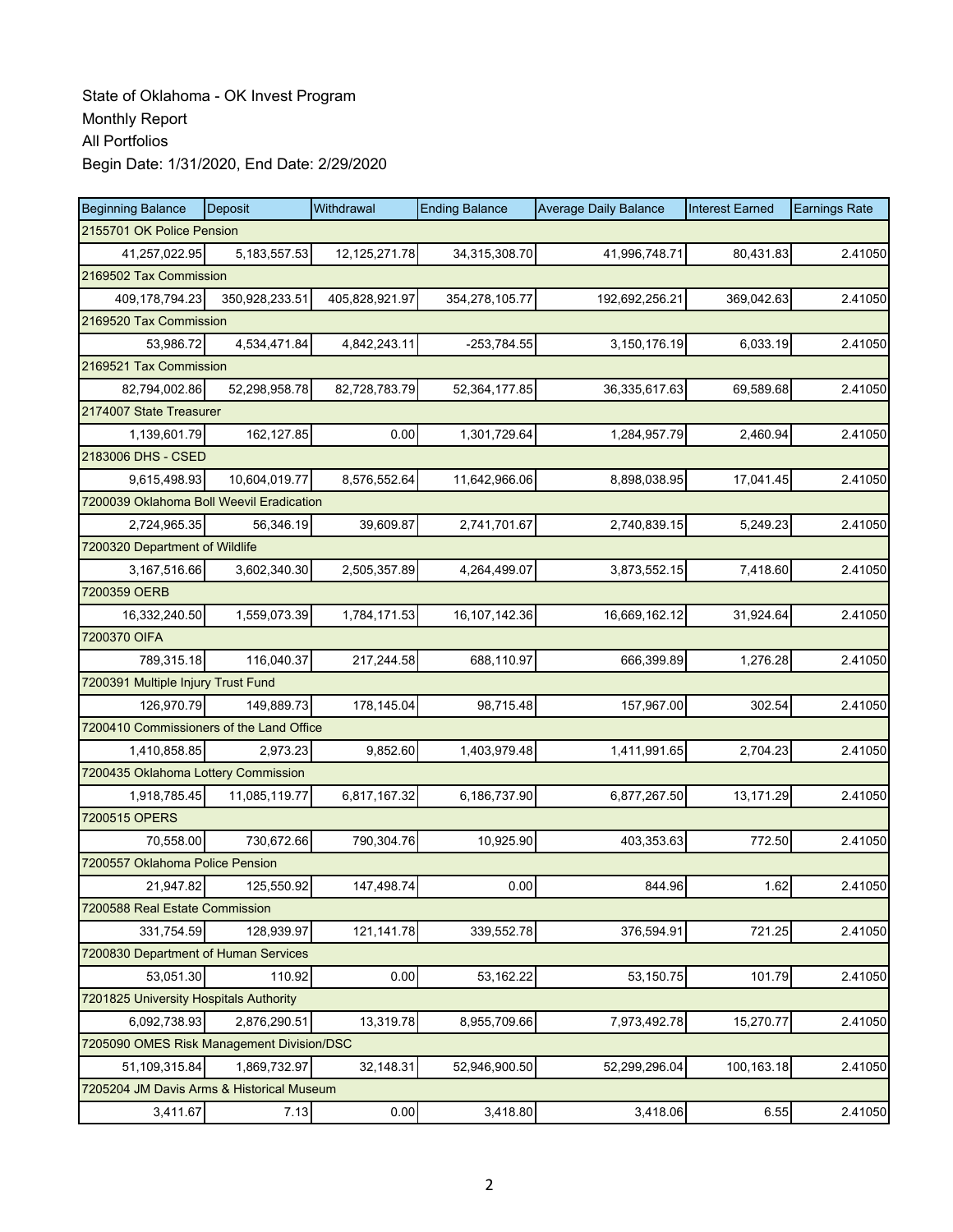| <b>Beginning Balance</b>                          | Deposit                             | Withdrawal   | <b>Ending Balance</b> | <b>Average Daily Balance</b> | <b>Interest Earned</b> | <b>Earnings Rate</b> |  |  |  |  |
|---------------------------------------------------|-------------------------------------|--------------|-----------------------|------------------------------|------------------------|----------------------|--|--|--|--|
| 7205320 Department of Wildlife                    |                                     |              |                       |                              |                        |                      |  |  |  |  |
| 837,602.05                                        | 47,429.32                           | 51,987.21    | 833,044.16            | 827,984.52                   | 1,585.75               | 2.41050              |  |  |  |  |
| 7205359 Sustaining OK Energy Resources            |                                     |              |                       |                              |                        |                      |  |  |  |  |
| 5,620,736.33                                      | 115,036.81                          | 320,889.13   | 5,414,884.01          | 5,572,032.28                 | 10,671.51              | 2.41050              |  |  |  |  |
|                                                   | 7205435 Oklahoma Lottery Commission |              |                       |                              |                        |                      |  |  |  |  |
| 166,036.64                                        | 12,466.13                           | 15,677.00    | 162,825.77            | 166,106.52                   | 318.13                 | 2.41050              |  |  |  |  |
| 7205515 OPERS                                     |                                     |              |                       |                              |                        |                      |  |  |  |  |
| 241,063.09                                        | 28,072.94                           | 171,561.78   | 97,574.25             | 95,439.01                    | 182.78                 | 2.41050              |  |  |  |  |
| 7205563 OK Bd for Private Vocational Schools      |                                     |              |                       |                              |                        |                      |  |  |  |  |
| 150,567.46                                        | 1,360.79                            | 13,568.56    | 138,359.69            | 143,812.59                   | 275.43                 | 2.41050              |  |  |  |  |
| 7205630 Oklahoma Department of Securities         |                                     |              |                       |                              |                        |                      |  |  |  |  |
| 917,692.98                                        | 3,919.71                            | 4,927.55     | 916,685.14            | 917,973.41                   | 1,758.10               | 2.41050              |  |  |  |  |
| 7205807 Oklahoma Health Care Authority            |                                     |              |                       |                              |                        |                      |  |  |  |  |
| 1,943,998.88                                      | 30,050.67                           | 0.00         | 1,974,049.55          | 1,970,940.86                 | 3,774.73               | 2.41050              |  |  |  |  |
| 7210270 State Election Board                      |                                     |              |                       |                              |                        |                      |  |  |  |  |
| 4,481,160.57                                      | 9,430.33                            | 42,158.33    | 4,448,432.57          | 4,460,679.81                 | 8,543.06               | 2.41050              |  |  |  |  |
| 7210320 Department of Wildlife                    |                                     |              |                       |                              |                        |                      |  |  |  |  |
| 8,018,171.19                                      | 162,833.00                          | 144,630.95   | 8,036,373.24          | 8,050,650.44                 | 15,418.54              | 2.41050              |  |  |  |  |
| 7210350 Oklahoma Historical Society               |                                     |              |                       |                              |                        |                      |  |  |  |  |
| 28.50                                             | 0.06                                | 0.00         | 28.56                 | 28.55                        | 0.05                   | 2.41050              |  |  |  |  |
| 7210400 Office of Juvenile Affairs                |                                     |              |                       |                              |                        |                      |  |  |  |  |
| 30,825.34                                         | 66.45                               | 0.00         | 30,891.79             | 30,884.92                    | 59.15                  | 2.41050              |  |  |  |  |
| 7210410 Commissioners of the Land Office          |                                     |              |                       |                              |                        |                      |  |  |  |  |
| 7,674,643.42                                      | 16,045.54                           | 0.00         | 7,690,688.96          | 7,689,029.08                 | 14,725.97              | 2.41050              |  |  |  |  |
| 7210515 OPERS                                     |                                     |              |                       |                              |                        |                      |  |  |  |  |
| 69,672.86                                         | 6,190.65                            | 0.00         | 75,863.51             | 72,835.36                    | 139.49                 | 2.41050              |  |  |  |  |
| 7210570 State Board of Licensure for Professional |                                     |              |                       |                              |                        |                      |  |  |  |  |
| 457,396.09                                        | 956.29                              | 0.00         | 458,352.38            | 458,253.45                   | 877.64                 | 2.41050              |  |  |  |  |
| 7210588 Real Estate Commission                    |                                     |              |                       |                              |                        |                      |  |  |  |  |
| 333,647.12                                        | 30,281.81                           | 6,975.36     | 356,953.57            | 352,268.34                   | 674.66                 | 2.41050              |  |  |  |  |
| 7215270 State of Oklahoma Election Board          |                                     |              |                       |                              |                        |                      |  |  |  |  |
| 5,325,860.29                                      | 11,150.96                           | 35,144.00    | 5,301,867.25          | 5,321,106.25                 | 10,190.94              | 2.41050              |  |  |  |  |
| 7215320 Department of Wildlife                    |                                     |              |                       |                              |                        |                      |  |  |  |  |
| 3,390,485.07                                      | 29,703.80                           | 0.00         | 3,420,188.87          | 3,410,876.06                 | 6,532.48               | 2.41050              |  |  |  |  |
| 7215566 Tourism & Recreation Department           |                                     |              |                       |                              |                        |                      |  |  |  |  |
| 14,467,294.87                                     | 672,322.84                          | 1,795,079.18 | 13,344,538.53         | 13,742,565.44                | 26,319.65              | 2.41050              |  |  |  |  |
| 7215585 Department of Public Safety               |                                     |              |                       |                              |                        |                      |  |  |  |  |
| 623,164.99                                        | 19,232.73                           | 14,632.13    | 627,765.59            | 632,474.98                   | 1,211.31               | 2.41050              |  |  |  |  |
| 7215670 JD McCarty Center                         |                                     |              |                       |                              |                        |                      |  |  |  |  |
| 1,079,406.90                                      | 2,978.81                            | 180,890.00   | 901,495.71            | 1,056,636.68                 | 2,023.66               | 2.41050              |  |  |  |  |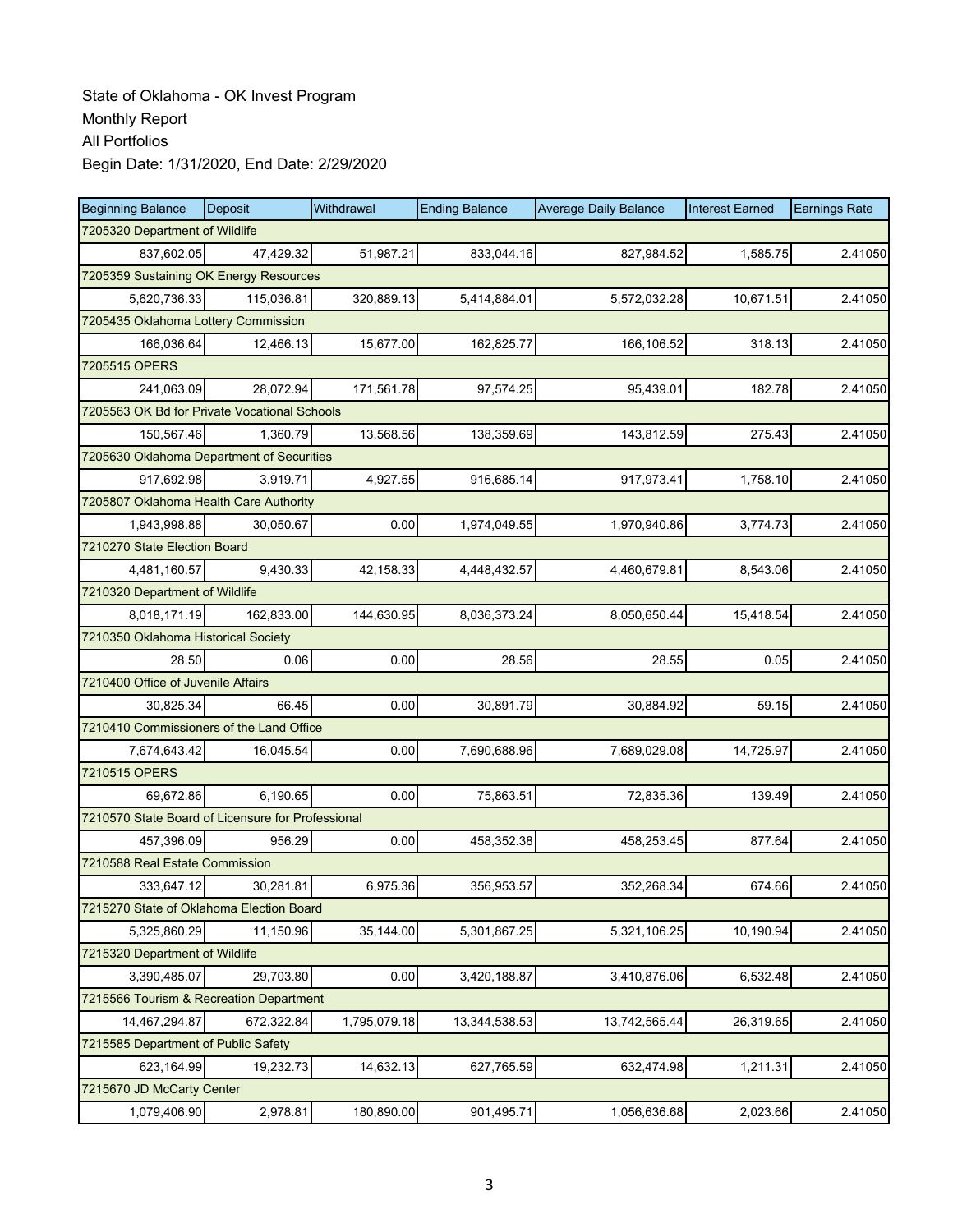| <b>Beginning Balance</b>                      | Deposit      | Withdrawal   | <b>Ending Balance</b> | <b>Average Daily Balance</b> | <b>Interest Earned</b> | <b>Earnings Rate</b> |  |  |  |
|-----------------------------------------------|--------------|--------------|-----------------------|------------------------------|------------------------|----------------------|--|--|--|
| 7215825 University Hospitals Authority        |              |              |                       |                              |                        |                      |  |  |  |
| 2,586,180.41                                  | 1.092.69     | 313,625.54   | 2,273,647.56          | 2,305,441.51                 | 4,415.36               | 2.41050              |  |  |  |
| 7216805 Department of Rehabilitation Services |              |              |                       |                              |                        |                      |  |  |  |
| 857,613.89                                    | 20,580.14    | 28,526.92    | 849,667.11            | 852,441.77                   | 1,632.59               | 2.41050              |  |  |  |
| 7220090 OSF Building Project Fund             |              |              |                       |                              |                        |                      |  |  |  |
| 0.42                                          | 0.00         | 0.00         | 0.42                  | 0.42                         | 0.00                   | 2.41050              |  |  |  |
| 7220320 Dept of Wildlife Conservation         |              |              |                       |                              |                        |                      |  |  |  |
| 3,541,375.07                                  | 62,187.63    | 22,154.20    | 3,581,408.50          | 3,577,753.73                 | 6,852.08               | 2.41050              |  |  |  |
| 7220585 Department of Public Safety           |              |              |                       |                              |                        |                      |  |  |  |
| 4,984,146.88                                  | 31,921.50    | 15,967.00    | 5,000,101.38          | 5,008,443.15                 | 9,592.13               | 2.41050              |  |  |  |
| 7220830 Department of Human Services          |              |              |                       |                              |                        |                      |  |  |  |
| 13,347.97                                     | 27.91        | 0.00         | 13,375.88             | 13,372.99                    | 25.61                  | 2.41050              |  |  |  |
| 7225040 Department of Agriculture             |              |              |                       |                              |                        |                      |  |  |  |
| 389,241.78                                    | 1,312.21     | 2,333.33     | 388,220.66            | 388,607.90                   | 744.26                 | 2.41050              |  |  |  |
| 7225830 Department of Human Services          |              |              |                       |                              |                        |                      |  |  |  |
| 2,270,034.47                                  | 21,962.11    | 2,109,807.34 | 182,189.24            | 787,084.53                   | 1,507.42               | 2.41050              |  |  |  |
| 7230220 Oklahoma Crime Victims Compensation   |              |              |                       |                              |                        |                      |  |  |  |
| 2,763,531.74                                  | 354,101.44   | 215,063.47   | 2,902,569.71          | 2,937,549.80                 | 5,625.97               | 2.41050              |  |  |  |
| 7230345 Department of Transportation          |              |              |                       |                              |                        |                      |  |  |  |
| 4,687,595.96                                  | 446,430.27   | 264,564.00   | 4,869,462.23          | 4,633,737.64                 | 8,874.50               | 2.41050              |  |  |  |
| 7230695 Tax Commission                        |              |              |                       |                              |                        |                      |  |  |  |
| 500,639.18                                    | 1,016,253.20 | 1,028,205.38 | 488,687.00            | 543,508.13                   | 1,040.92               | 2.41050              |  |  |  |
| 7230807 Health Care Authority                 |              |              |                       |                              |                        |                      |  |  |  |
| 501,138.10                                    | 7,240,246.35 | 7,677,122.04 | 64,262.41             | 2,034,960.75                 | 3,897.34               | 2.41050              |  |  |  |
| 7235605 Regents for Higher Education          |              |              |                       |                              |                        |                      |  |  |  |
| 3,851,777.90                                  | 862,635.00   | 4,674,698.29 | 39,714.61             | 2,661,802.61                 | 5,097.86               | 2.41050              |  |  |  |
| 7240807 Health Care Authority                 |              |              |                       |                              |                        |                      |  |  |  |
| 13,460,076.45                                 | 28,141.27    | 0.00         | 13,488,217.72         | 13,485,306.55                | 25,826.95              | 2.41050              |  |  |  |
| 7244090 OMES Dept of Central Services         |              |              |                       |                              |                        |                      |  |  |  |
| 974,312.65                                    | 229,424.48   | 115,022.55   | 1,088,714.58          | 981,147.82                   | 1,879.09               | 2.41050              |  |  |  |
| 7245807 Health Care Authority                 |              |              |                       |                              |                        |                      |  |  |  |
| 12,186,812.16                                 | 6,393,723.15 | 6,125,055.11 | 12,455,480.20         | 13,121,668.69                | 25,130.51              | 2.41050              |  |  |  |
| 7255090 Department of Central Services        |              |              |                       |                              |                        |                      |  |  |  |
| 1,116,567.34                                  | 2,337.16     | 0.00         | 1,118,904.50          | 1,118,662.72                 | 2,142.45               | 2.41050              |  |  |  |
| 7255585 Oklahoma Dept of Public Safety        |              |              |                       |                              |                        |                      |  |  |  |
| 10,713.21                                     | 22.40        | 0.00         | 10,735.61             | 10,733.29                    | 20.56                  | 2.41050              |  |  |  |
| 7260090 OMES Risk Management Division         |              |              |                       |                              |                        |                      |  |  |  |
| 5,560,246.04                                  | 25,934.38    | 1,127.47     | 5,585,052.95          | 5,577,316.69                 | 10,681.63              | 2.41050              |  |  |  |
| 7265090 Risk Management Fund                  |              |              |                       |                              |                        |                      |  |  |  |
| 177,670.66                                    | 501,991.64   | 403,163.44   | 276,498.86            | 243,519.55                   | 466.39                 | 2.41050              |  |  |  |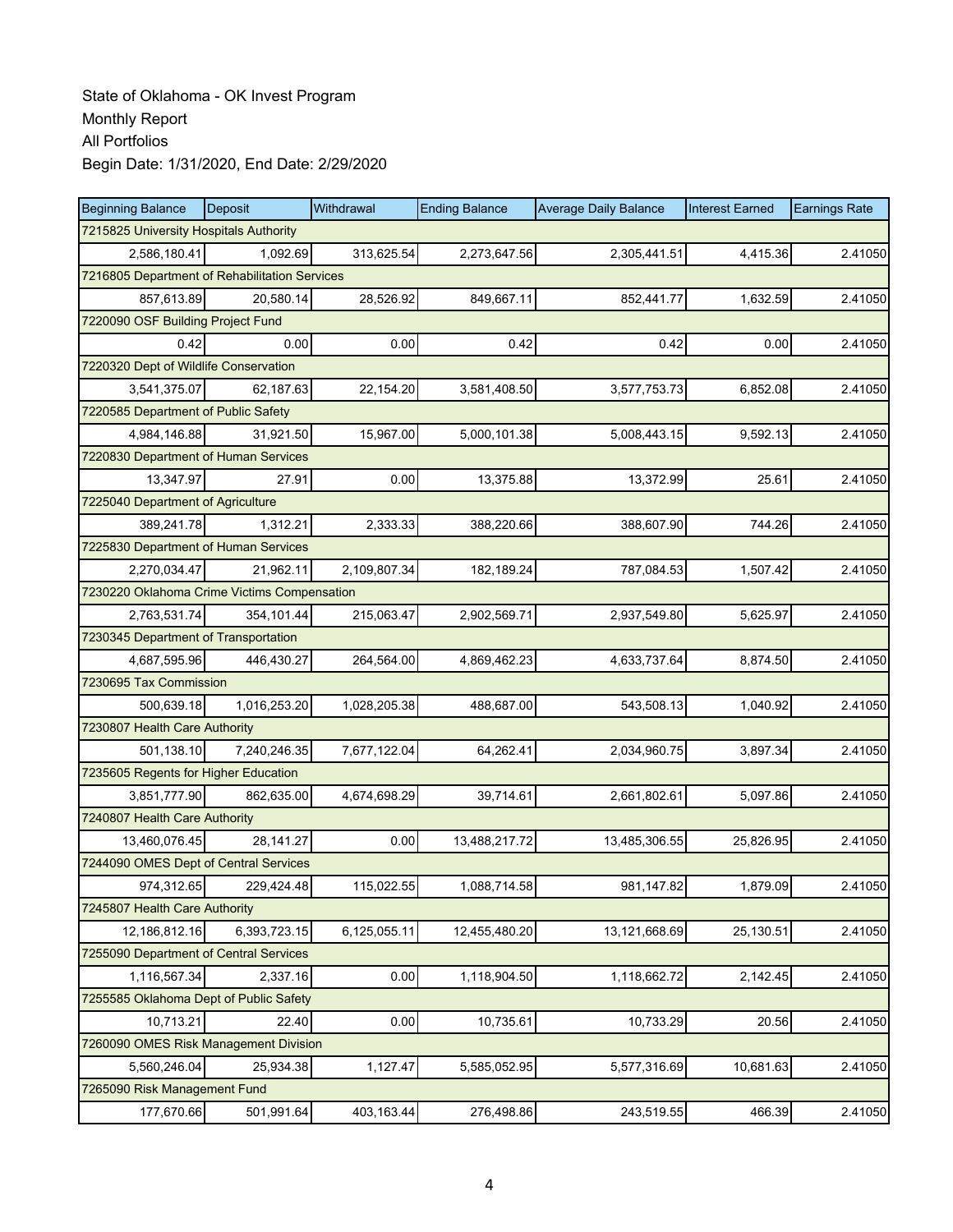| <b>Beginning Balance</b>                           | Deposit       | Withdrawal   | <b>Ending Balance</b> | <b>Average Daily Balance</b> | <b>Interest Earned</b> | <b>Earnings Rate</b> |  |  |  |
|----------------------------------------------------|---------------|--------------|-----------------------|------------------------------|------------------------|----------------------|--|--|--|
| 7275740 OST - SEED                                 |               |              |                       |                              |                        |                      |  |  |  |
| 32,555.20                                          | 68.85         | 741.09       | 31,882.96             | 32,361.38                    | 61.98                  | 2.41050              |  |  |  |
| 7280090 OMES DCS Property Distribution             |               |              |                       |                              |                        |                      |  |  |  |
| 995,679.25                                         | 85.828.32     | 25,599.95    | 1,055,907.62          | 1,014,533.30                 | 1,943.03               | 2.41050              |  |  |  |
| 7280345 Department of Transportation               |               |              |                       |                              |                        |                      |  |  |  |
| 180,569.68                                         | 523,640.81    | 96,747.23    | 607,463.26            | 564,514.28                   | 1,081.15               | 2.41050              |  |  |  |
| 7285345 Department of Transportation               |               |              |                       |                              |                        |                      |  |  |  |
| 203,403,465.74                                     | 14,979,399.56 | 5,068,249.32 | 213,314,615.98        | 212,281,982.23               | 406,560.71             | 2.41050              |  |  |  |
| 7295090 Emergency & Transportation                 |               |              |                       |                              |                        |                      |  |  |  |
| 6,479,921.52                                       | 435,000.00    | 620,000.00   | 6,294,921.52          | 6,520,956.00                 | 12,488.88              | 2.41050              |  |  |  |
| 7296150 University of Science & Arts               |               |              |                       |                              |                        |                      |  |  |  |
| 40.52                                              | 0.08          | 0.00         | 40.60                 | 40.59                        | 0.08                   | 2.41050              |  |  |  |
| 7303000 Tobacco Litigation Escrow Fund             |               |              |                       |                              |                        |                      |  |  |  |
| 29,371.09                                          | 61.41         | 0.00         | 29,432.50             | 29,426.15                    | 56.36                  | 2.41050              |  |  |  |
| 7360566 Tourism & Recreation Department            |               |              |                       |                              |                        |                      |  |  |  |
| 6,448,575.05                                       | 16,142.46     | 0.00         | 6,464,717.51          | 6,462,277.89                 | 12,376.50              | 2.41050              |  |  |  |
| 7401105 OCIA NACEA Construction Series 2018B       |               |              |                       |                              |                        |                      |  |  |  |
| 16,570,662.58                                      | 40,614.95     | 1,156,022.50 | 15,455,255.03         | 16,128,721.85                | 30,889.60              | 2.41050              |  |  |  |
| 7402105 OCIA Tourism Construction Fund Series 2018 |               |              |                       |                              |                        |                      |  |  |  |
| 9,489,672.27                                       | 19,840.26     | 0.00         | 9,509,512.53          | 9,507,460.09                 | 18,208.61              | 2.41050              |  |  |  |
| 7403292 Oklahoma Department of Environmental Quali |               |              |                       |                              |                        |                      |  |  |  |
| 91,457.01                                          | 159.86        | 0.00         | 91,616.87             | 91,600.33                    | 175.43                 | 2.41050              |  |  |  |
| 7405220 District Attorneys Council                 |               |              |                       |                              |                        |                      |  |  |  |
| 4,228,961.68                                       | 13,897.02     | 248,544.62   | 3,994,314.08          | 4,190,120.48                 | 8,024.88               | 2.41050              |  |  |  |
| 7406105 OCIA Tourism Revenue Fund Series 2018A     |               |              |                       |                              |                        |                      |  |  |  |
| 43,139.84                                          | 43, 155. 37   | 43,129.16    | 43,166.05             | 44,650.55                    | 85.51                  | 2.41050              |  |  |  |
| 7408105 OCIA                                       |               |              |                       |                              |                        |                      |  |  |  |
| 538.651.83                                         | 538,914.24    | 538,259.90   | 539,306.17            | 557,799.17                   | 1,068.29               | 2.41050              |  |  |  |
| 7409105 OCIA NACEA Revenue Series 2018B            |               |              |                       |                              |                        |                      |  |  |  |
| 19.99                                              | 89,009.40     | 88,961.35    | 68.04                 | 43,009.93                    | 82.37                  | 2.41050              |  |  |  |
| 7410105 OCIA Capitol Repair Construction Series 20 |               |              |                       |                              |                        |                      |  |  |  |
| 6,333,620.95                                       | 20,565.11     | 929,597.27   | 5,424,588.79          | 5,789,811.67                 | 11,088.60              | 2.41050              |  |  |  |
| 7411105 OCIA Capitol Repair Revenue Series 2018C   |               |              |                       |                              |                        |                      |  |  |  |
| 435,896.55                                         | 265.07        | 435,548.96   | 612.66                | 406,096.34                   | 777.75                 | 2.41050              |  |  |  |
| 7412105 OCIA                                       |               |              |                       |                              |                        |                      |  |  |  |
| 1,254,410.85                                       | 1,100.82      | 1,253,691.66 | 1,820.01              | 1,168,936.30                 | 2,238.74               | 2.41050              |  |  |  |
| 7415105 OCIA DOC Construction Series 2018D         |               |              |                       |                              |                        |                      |  |  |  |
| 97,505,525.48                                      | 44,845.07     | 4,437,269.05 | 93,113,101.50         | 95,092,898.08                | 182,121.14             | 2.41050              |  |  |  |
| 7416000 OSF - Oil Overcharge                       |               |              |                       |                              |                        |                      |  |  |  |
| 285,425.35                                         | 596.74        | 0.00         | 286,022.09            | 285,960.36                   | 547.67                 | 2.41050              |  |  |  |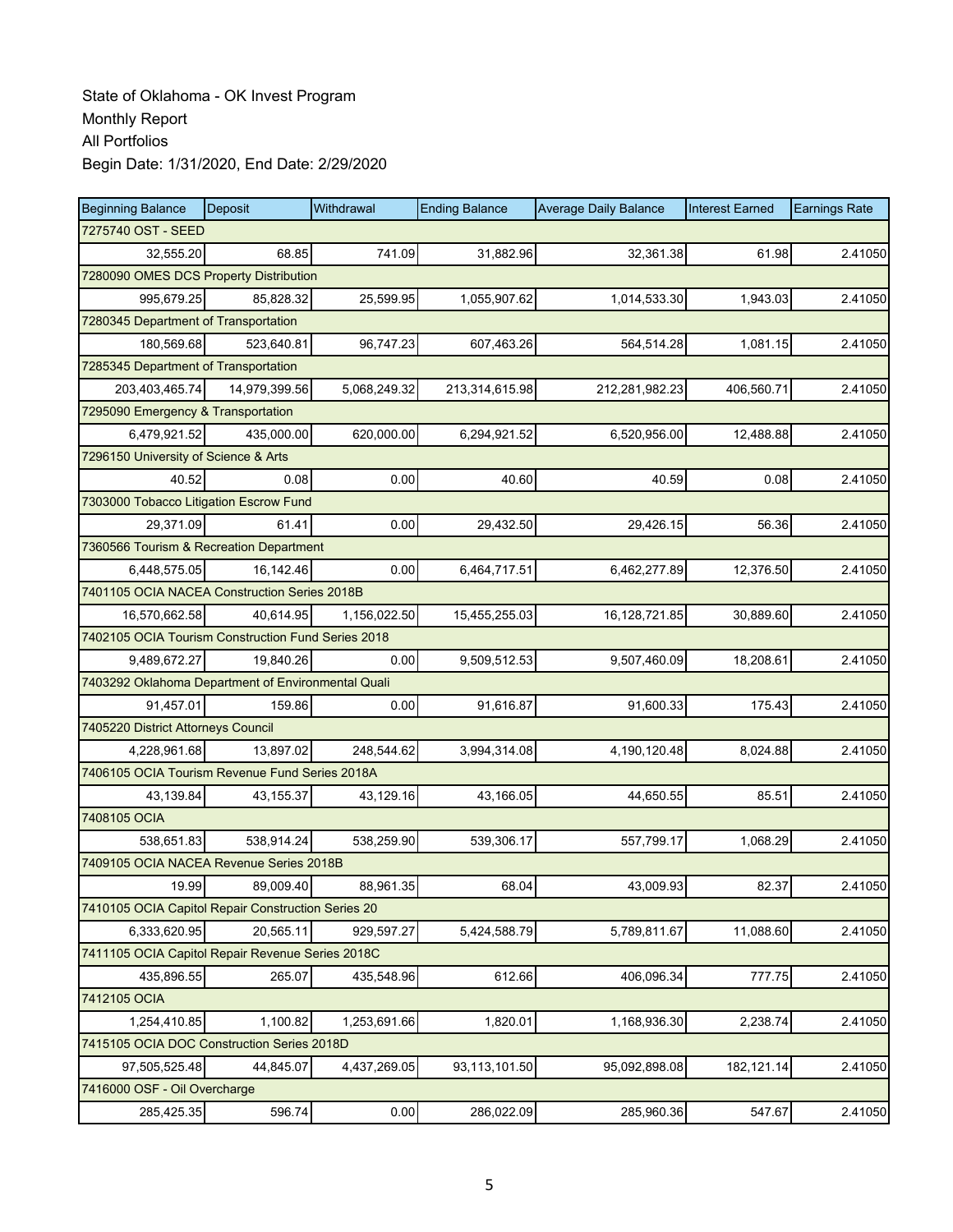| <b>Beginning Balance</b>              | Deposit      | Withdrawal   | <b>Ending Balance</b> | <b>Average Daily Balance</b> | <b>Interest Earned</b> | <b>Earnings Rate</b> |
|---------------------------------------|--------------|--------------|-----------------------|------------------------------|------------------------|----------------------|
| 7416105 OCIA DOC Revenue Series 2018D |              |              |                       |                              |                        |                      |
| 911,562.62                            | 1,045.87     | 910,934.38   | 1,674.11              | 849,677.24                   | 1,627.29               | 2.41050              |
| 7416160 Department of Commerce        |              |              |                       |                              |                        |                      |
| 2,900,032.48                          | 10,615.12    | 0.00         | 2,910,647.60          | 2,907,349.02                 | 5,568.13               | 2.41050              |
| 7419105 OCIA                          |              |              |                       |                              |                        |                      |
| 1,282,708.21                          | 936,801.29   | 1,051,677.09 | 1,167,832.41          | 1,411,795.08                 | 2,703.86               | 2.41050              |
| 7420105 OCIA                          |              |              |                       |                              |                        |                      |
| 5,200,134.79                          | 10,872.03    | 0.00         | 5,211,006.82          | 5,209,882.13                 | 9,977.92               | 2.41050              |
| 7424105 OCIA                          |              |              |                       |                              |                        |                      |
| 207,328.47                            | 209.86       | 207,268.75   | 269.58                | 193,222.22                   | 370.06                 | 2.41050              |
| 7426000 OSF - Oil Overcharge          |              |              |                       |                              |                        |                      |
| 2,384,874.44                          | 4,986.11     | 0.00         | 2,389,860.55          | 2,389,344.75                 | 4,576.05               | 2.41050              |
| 7426160 Department of Commerce        |              |              |                       |                              |                        |                      |
| 12,899,257.63                         | 81,135.14    | 0.00         | 12,980,392.77         | 12,958,094.31                | 24,817.24              | 2.41050              |
| 7427105 OCIA-Revenue Series 2019B     |              |              |                       |                              |                        |                      |
| 41,022,555.02                         | 86,392.07    | 212,783.63   | 40,896,163.46         | 41,019,298.95                | 78,559.82              | 2.41050              |
| 7428105 OCIA Endowed Chairs Fund      |              |              |                       |                              |                        |                      |
| 958.063.01                            | 958,529.71   | 957,365.88   | 959,226.84            | 992,119.06                   | 1,900.10               | 2.41050              |
| 7429105 OCIA                          |              |              |                       |                              |                        |                      |
| 1.38                                  | 0.00         | 0.00         | 1.38                  | 1.38                         | 0.00                   | 2.41050              |
| 7430010 Oklahoma State University     |              |              |                       |                              |                        |                      |
| 1,312,989.89                          | 2,911,209.37 | 2,576,986.97 | 1,647,212.29          | 1,739,423.05                 | 3,331.33               | 2.41050              |
| 7430011 Oklahoma State University     |              |              |                       |                              |                        |                      |
| 915,228.42                            | 1,461,343.81 | 747,003.15   | 1,629,569.08          | 1,243,837.25                 | 2,382.19               | 2.41050              |
| 7430012 Oklahoma State University     |              |              |                       |                              |                        |                      |
| 1,194,196.30                          | 751,828.59   | 869,992.45   | 1,076,032.44          | 1,291,850.89                 | 2,474.14               | 2.41050              |
| 7430013 Oklahoma State University     |              |              |                       |                              |                        |                      |
| 1,481,552.92                          | 3,018.67     | 102,844.36   | 1,381,727.23          | 1,457,544.85                 | 2,791.48               | 2.41050              |
| 7430014 Oklahoma State University     |              |              |                       |                              |                        |                      |
| 1,246,653.57                          | 497,411.85   | 355,455.08   | 1,388,610.34          | 1,344,297.44                 | 2,574.59               | 2.41050              |
| 7430015 Oklahoma State University     |              |              |                       |                              |                        |                      |
| 1,976,469.52                          | 2,120.44     | 117,267.99   | 1,861,321.97          | 1,944,165.23                 | 3,723.45               | 2.41050              |
| 7430016 Oklahoma State University     |              |              |                       |                              |                        |                      |
| 164,349.46                            | 343.61       | 0.00         | 164,693.07            | 164,657.52                   | 315.35                 | 2.41050              |
| 7430100 Cameron University            |              |              |                       |                              |                        |                      |
| 0.00                                  | 929,866.67   | 104,570.69   | 825,295.98            | 738,750.09                   | 1,414.85               | 2.41050              |
| 7430420 Langston University           |              |              |                       |                              |                        |                      |
| 2,192,241.09                          | 1,901,720.29 | 2,884,505.10 | 1,209,456.28          | 1,966,467.22                 | 3,766.16               | 2.41050              |
| 7430461 Rogers State College          |              |              |                       |                              |                        |                      |
| 1,187,244.48                          | 80,167.30    | 187,798.45   | 1,079,613.33          | 1,127,971.22                 | 2,160.28               | 2.41050              |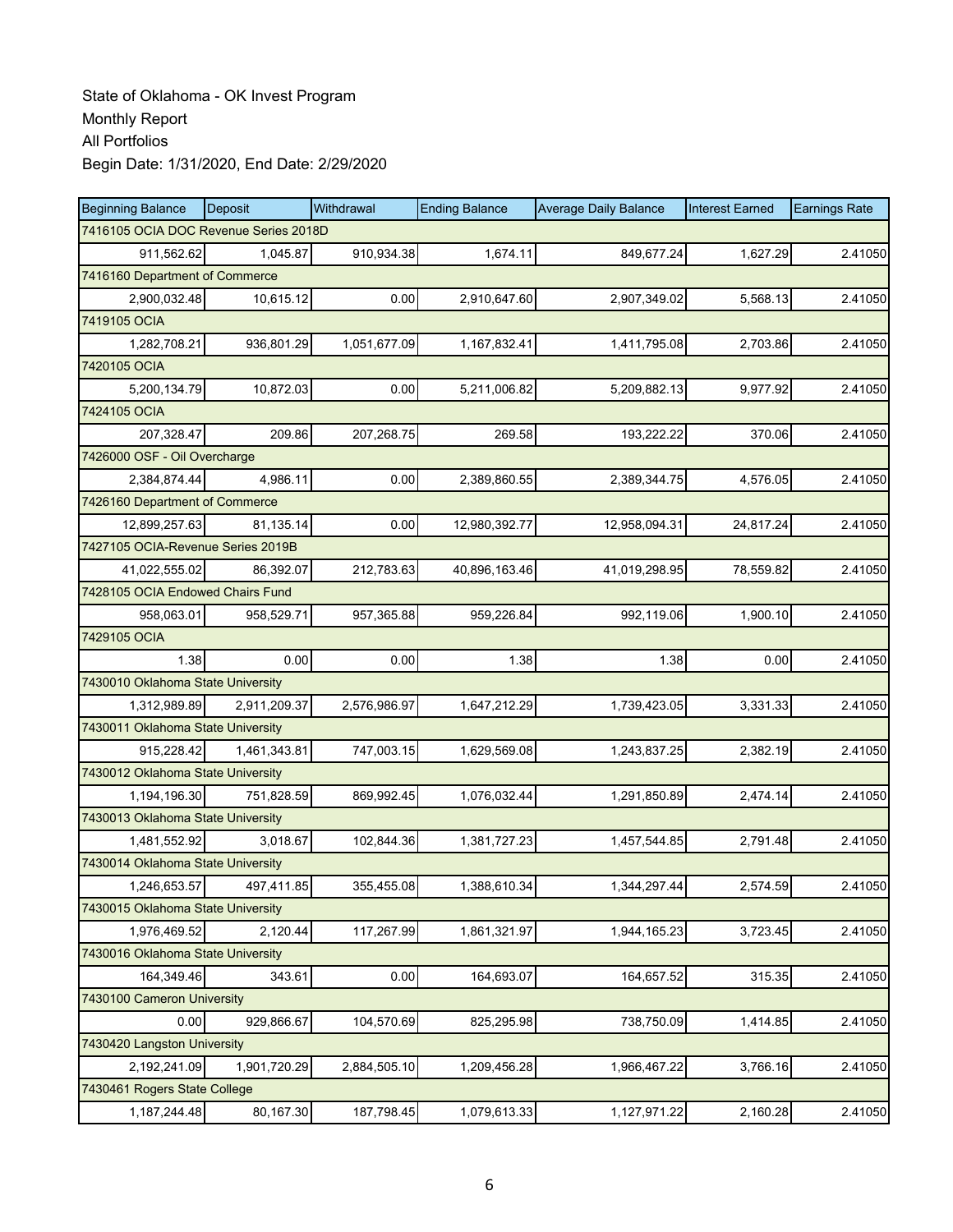| <b>Beginning Balance</b>                       | <b>Deposit</b>                                 | Withdrawal    | <b>Ending Balance</b> | <b>Average Daily Balance</b> | <b>Interest Earned</b> | <b>Earnings Rate</b> |  |  |  |  |
|------------------------------------------------|------------------------------------------------|---------------|-----------------------|------------------------------|------------------------|----------------------|--|--|--|--|
| 7430505 Northwestern Oklahoma State University |                                                |               |                       |                              |                        |                      |  |  |  |  |
| 173.114.90                                     | 115.99                                         | 79,340.43     | 93.890.46             | 140,159.19                   | 268.43                 | 2.41050              |  |  |  |  |
| 7430530 Panhandle State University             |                                                |               |                       |                              |                        |                      |  |  |  |  |
| 16,656.53                                      | 19,427.80                                      | 27,577.98     | 8,506.35              | 15,695.37                    | 30.06                  | 2.41050              |  |  |  |  |
|                                                | 7430665 Southwestern Oklahoma State University |               |                       |                              |                        |                      |  |  |  |  |
| 1,849,654.80                                   | 0.00                                           | 129,268.82    | 1,720,385.98          | 1,804,021.89                 | 3,455.05               | 2.41050              |  |  |  |  |
| 7430760 University of Oklahoma                 |                                                |               |                       |                              |                        |                      |  |  |  |  |
| 15, 159, 574. 35                               | 10,607,867.61                                  | 9,498,606.10  | 16,268,835.86         | 15,566,394.44                | 29,812.63              | 2.41050              |  |  |  |  |
| 7430770 OUHSC                                  |                                                |               |                       |                              |                        |                      |  |  |  |  |
| 64,495,279.91                                  | 9,731,815.55                                   | 10,249,977.81 | 63,977,117.65         | 66,890,055.98                | 128,107.29             | 2.41050              |  |  |  |  |
| 7430773 Oklahoma State University              |                                                |               |                       |                              |                        |                      |  |  |  |  |
| 1,024,426.93                                   | 1,000,000.00                                   | 697,804.31    | 1,326,622.62          | 1,169,377.42                 | 2,239.58               | 2.41050              |  |  |  |  |
| 7432105 OCIA 2009A Construction Fund           |                                                |               |                       |                              |                        |                      |  |  |  |  |
| 0.00                                           | 1.74                                           | 0.00          | 1.74                  | 1.56                         | 0.00                   | 2.41050              |  |  |  |  |
| 7434105 OCIA                                   |                                                |               |                       |                              |                        |                      |  |  |  |  |
| 89,295.40                                      | 201,432.28                                     | 224,554.17    | 66,173.51             | 107,462.81                   | 205.81                 | 2.41050              |  |  |  |  |
| 7436000 OSF - Oil Overcharge                   |                                                |               |                       |                              |                        |                      |  |  |  |  |
| 2,615.67                                       | 5.47                                           | 0.00          | 2,621.14              | 2,620.57                     | 5.02                   | 2.41050              |  |  |  |  |
| 7436105 OCIA                                   |                                                |               |                       |                              |                        |                      |  |  |  |  |
| 64,860.96                                      | 64,902.91                                      | 64,824.12     | 64,939.75             | 69,402.23                    | 132.92                 | 2.41050              |  |  |  |  |
| 7437105 OCIA                                   |                                                |               |                       |                              |                        |                      |  |  |  |  |
| 65,334,665.99                                  | 142,947.33                                     | 0.00          | 65,477,613.32         | 65,462,825.67                | 125,373.87             | 2.41050              |  |  |  |  |
| 7438105 OCIA                                   |                                                |               |                       |                              |                        |                      |  |  |  |  |
| 198,275.76                                     | 120.55                                         | 198,138.66    | 257.65                | 184,719.10                   | 353.77                 | 2.41050              |  |  |  |  |
| 7440105 OCIA Operations & Maintenance          |                                                |               |                       |                              |                        |                      |  |  |  |  |
| 9.69                                           | 0.02                                           | 0.00          | 9.71                  | 9.71                         | 0.02                   | 2.41050              |  |  |  |  |
| 7442105 OCIA                                   |                                                |               |                       |                              |                        |                      |  |  |  |  |
| 1,163,233.44                                   | 1,020.80                                       | 1,162,567.88  | 1,686.36              | 1,083,971.54                 | 2,076.01               | 2.41050              |  |  |  |  |
| 7443105 OCIA                                   |                                                |               |                       |                              |                        |                      |  |  |  |  |
| 567,832.50                                     | 129,874.99                                     | 416,570.83    | 281,136.66            | 557,671.57                   | 1,068.05               | 2.41050              |  |  |  |  |
| 7444835 Water Resources Board                  |                                                |               |                       |                              |                        |                      |  |  |  |  |
| 6,804,806.27                                   | 101,179.57                                     | 47,330.00     | 6,858,655.84          | 6,846,766.88                 | 13,112.87              | 2.41050              |  |  |  |  |
| 7445105 Oklahoma Capital Improvement           |                                                |               |                       |                              |                        |                      |  |  |  |  |
| 800,482.98                                     | 486.70                                         | 799,914.58    | 1,055.10              | 745,752.81                   | 1,428.26               | 2.41050              |  |  |  |  |
| 7445835 Water Resources Board                  |                                                |               |                       |                              |                        |                      |  |  |  |  |
| 4,999,402.92                                   | 9,264.89                                       | 416,447.63    | 4,592,220.18          | 4,703,850.29                 | 9,008.78               | 2.41050              |  |  |  |  |
| 7446105 Capital Improvement Authority          |                                                |               |                       |                              |                        |                      |  |  |  |  |
| 562,585.25                                     | 1,176.21                                       | 173,284.47    | 390,476.99            | 527,787.82                   | 1,010.81               | 2.41050              |  |  |  |  |
| 7447105 OCIA                                   |                                                |               |                       |                              |                        |                      |  |  |  |  |
| 64,582.96                                      | 242,430.22                                     | 242,216.66    | 64,796.52             | 155,022.13                   | 296.90                 | 2.41050              |  |  |  |  |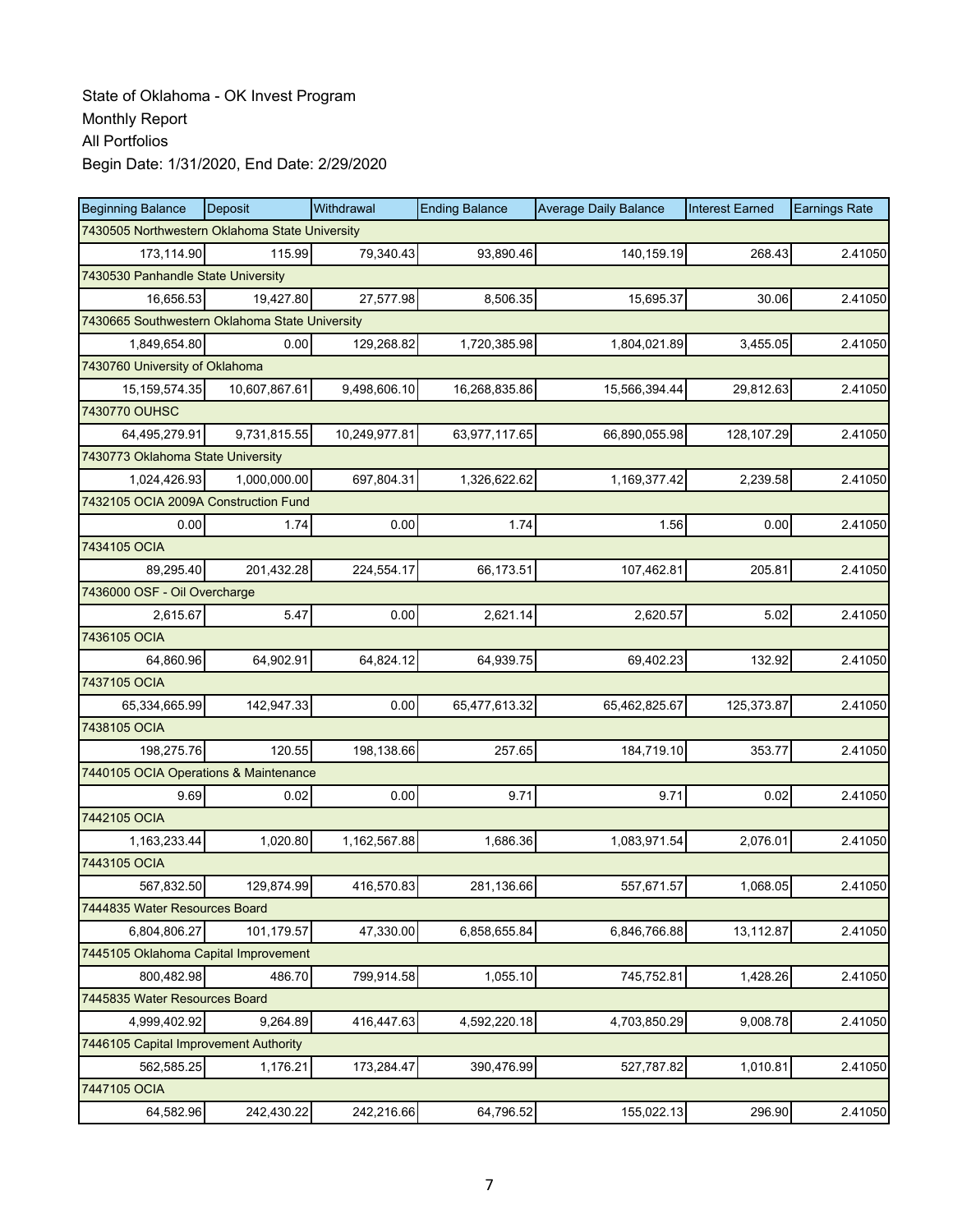| <b>Beginning Balance</b>                 | Deposit      | Withdrawal    | <b>Ending Balance</b> | <b>Average Daily Balance</b> | <b>Interest Earned</b> | <b>Earnings Rate</b> |
|------------------------------------------|--------------|---------------|-----------------------|------------------------------|------------------------|----------------------|
| 7448105 OCIA                             |              |               |                       |                              |                        |                      |
| 436.96                                   | 0.91         | 0.00          | 437.87                | 437.78                       | 0.84                   | 2.41050              |
| 7449105 OCIA                             |              |               |                       |                              |                        |                      |
| 4.66                                     | 0.01         | 0.00          | 4.67                  | 4.67                         | 0.01                   | 2.41050              |
| 7455105 OCIA                             |              |               |                       |                              |                        |                      |
| 352,583.55                               | 214.37       | 352,333.34    | 464.58                | 328,476.89                   | 629.10                 | 2.41050              |
| 7455160 Department of Commerce           |              |               |                       |                              |                        |                      |
| 380,511.74                               | 47,454.17    | 4,598.77      | 423,367.14            | 404,863.00                   | 775.39                 | 2.41050              |
| 7460100 Cameron University               |              |               |                       |                              |                        |                      |
| 633,037.86                               | 0.00         | 5,326.82      | 627,711.04            | 628,326.98                   | 1,203.37               | 2.41050              |
| 7460760 University of Oklahoma           |              |               |                       |                              |                        |                      |
| 165,225.59                               | 345.44       | 0.00          | 165,571.03            | 165,535.29                   | 317.03                 | 2.41050              |
| 7462105 OK Capital Improvement Authority |              |               |                       |                              |                        |                      |
| 491,973.68                               | 431.74       | 491,691.66    | 713.76                | 458,450.99                   | 878.02                 | 2.41050              |
| 7464105 OCIA                             |              |               |                       |                              |                        |                      |
| 21,939,893.80                            | 46,047.99    | 511,857.51    | 21,474,084.28         | 21,814,539.41                | 41,779.03              | 2.41050              |
| 7470010 Oklahoma State University        |              |               |                       |                              |                        |                      |
| 1,182,007.54                             | 2,513.03     | 0.00          | 1,184,520.57          | 1,184,260.60                 | 2.268.09               | 2.41050              |
| 7470014 Oklahoma State University        |              |               |                       |                              |                        |                      |
| 565,633.35                               | 1,200.96     | 0.00          | 566,834.31            | 566,710.07                   | 1,085.36               | 2.41050              |
| 7471835 Water Resources Board            |              |               |                       |                              |                        |                      |
| 843,294.37                               | 1,763.09     | 0.00          | 845,057.46            | 844,875.07                   | 1,618.10               | 2.41050              |
| 7472835 Water Resources Board            |              |               |                       |                              |                        |                      |
| 92,458,349.10                            | 4,648.42     | 16,348,994.54 | 76,114,002.98         | 86,349,969.41                | 165,376.75             | 2.41050              |
| 7473835 Water Resources Board            |              |               |                       |                              |                        |                      |
| 4,466,642.40                             | 6,969,188.01 | 6,279,869.78  | 5,155,960.63          | 2,213,271.23                 | 4,238.84               | 2.41050              |
| 7475750 Tulsa Community College          |              |               |                       |                              |                        |                      |
| 5,868.39                                 | 12.27        | 0.00          | 5,880.66              | 5,879.39                     | 11.26                  | 2.41050              |
| 7476760 University of Oklahoma           |              |               |                       |                              |                        |                      |
| 13,675,362.42                            | 28,747.32    | 224,855.11    | 13,479,254.63         | 13,561,612.54                | 25,973.09              | 2.41050              |
| 7479010 Oklahoma State University        |              |               |                       |                              |                        |                      |
| 31,641.43                                | 274.24       | 0.00          | 31,915.67             | 31,887.30                    | 61.07                  | 2.41050              |
| 7481633 Oklahoma City Community College  |              |               |                       |                              |                        |                      |
| 0.03                                     | 0.00         | 0.00          | 0.03                  | 0.03                         | 0.00                   | 2.41050              |
| 7482105 OCIA                             |              |               |                       |                              |                        |                      |
| 1,247,319.59                             | 1,094.60     | 1,246,604.17  | 1,810.02              | 1,162,328.25                 | 2,226.08               | 2.41050              |
| 7483633 OCCC 2010 Bond                   |              |               |                       |                              |                        |                      |
| 0.06                                     | 0.00         | 0.00          | 0.06                  | 0.06                         | 0.00                   | 2.41050              |
| 7485010 Oklahoma State University        |              |               |                       |                              |                        |                      |
| 1,029,434.23                             | 2,204.56     | 0.00          | 1,031,638.79          | 1,031,410.73                 | 1,975.35               | 2.41050              |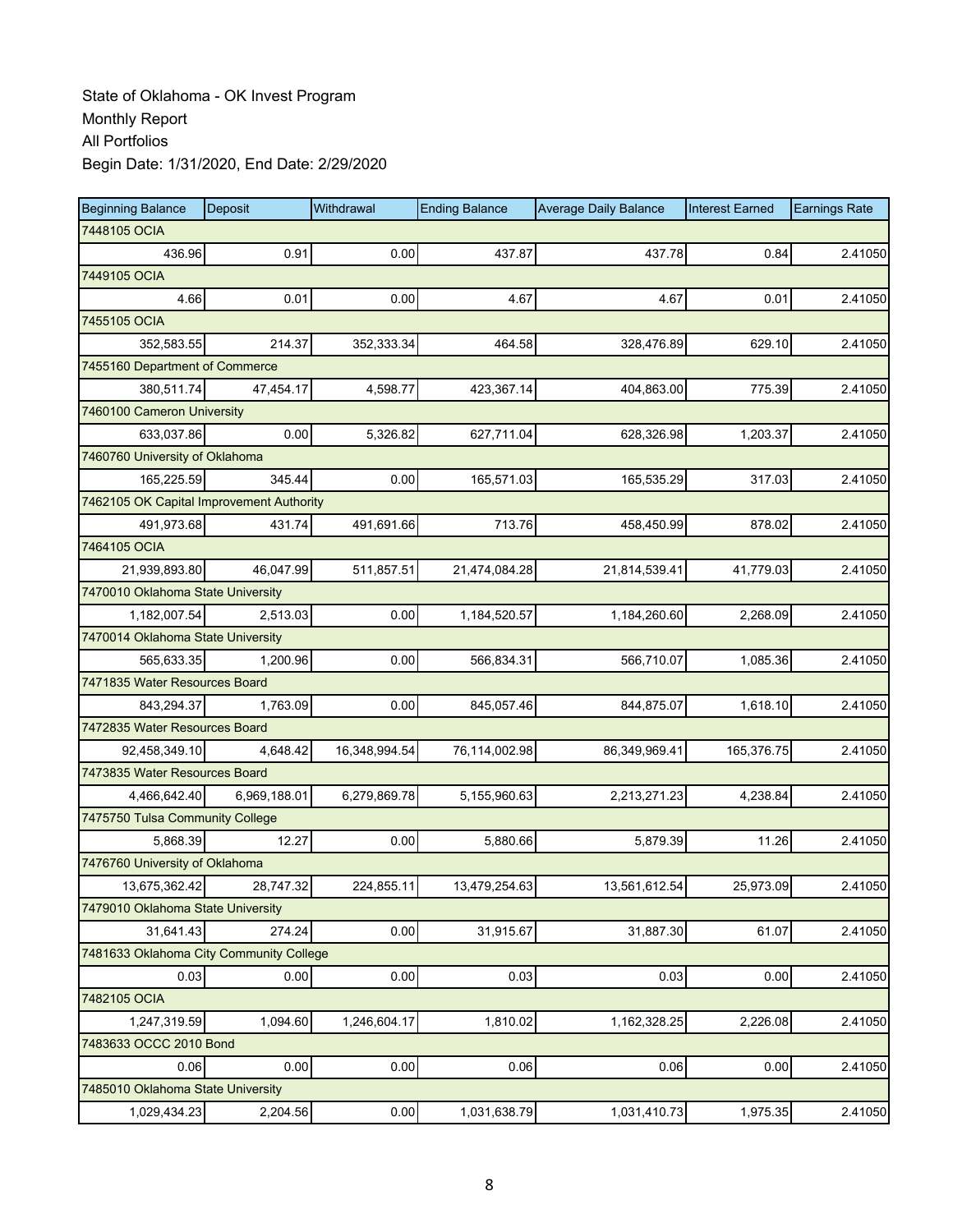| <b>Beginning Balance</b>                       | Deposit      | Withdrawal   | <b>Ending Balance</b> | <b>Average Daily Balance</b> | <b>Interest Earned</b> | <b>Earnings Rate</b> |
|------------------------------------------------|--------------|--------------|-----------------------|------------------------------|------------------------|----------------------|
| 7486010 Oklahoma State University              |              |              |                       |                              |                        |                      |
| 9.860.99                                       | 20.62        | 0.00         | 9,881.61              | 9,879.48                     | 18.92                  | 2.41050              |
| 7487010 Oklahoma State University              |              |              |                       |                              |                        |                      |
| 10,049,364.00                                  | 22,517.16    | 1,080,786.10 | 8,991,095.06          | 9,993,595.30                 | 19,139.65              | 2.41050              |
| 7488010 Oklahoma State University              |              |              |                       |                              |                        |                      |
| 3,943,162.06                                   | 10,287.02    | 0.00         | 3,953,449.08          | 3,952,384.91                 | 7,569.58               | 2.41050              |
| 7488105 OCIA                                   |              |              |                       |                              |                        |                      |
| 42,003.86                                      | 82.39        | 19,393.17    | 22,693.08             | 40,740.27                    | 78.03                  | 2.41050              |
| 7489105 OCIA                                   |              |              |                       |                              |                        |                      |
| 352,611.41                                     | 82.88        | 352,412.42   | 281.87                | 328,381.41                   | 628.91                 | 2.41050              |
| 7510410 Commissioners of the Land Office       |              |              |                       |                              |                        |                      |
| 3,374,602.43                                   | 0.00         | 620,348.97   | 2,754,253.46          | 3,099,811.27                 | 5,936.73               | 2.41050              |
| 7518410 Commissioners of the Land Office       |              |              |                       |                              |                        |                      |
| 847,166.45                                     | 0.00         | 270.00       | 846,896.45            | 846,989.55                   | 1,622.15               | 2.41050              |
| 7519410 Commissioners of the Land Office       |              |              |                       |                              |                        |                      |
| 1,053,406.85                                   | 0.00         | 0.00         | 1,053,406.85          | 1,053,406.85                 | 2,017.48               | 2.41050              |
| 7600010 Oklahoma State University              |              |              |                       |                              |                        |                      |
| 3,441,080.32                                   | 497.833.39   | 170,129.28   | 3,768,784.43          | 3,366,288.52                 | 6,447.09               | 2.41050              |
| 7600100 Cameron University                     |              |              |                       |                              |                        |                      |
| 0.00                                           | 1,135,343.62 | 149,466.15   | 985,877.47            | 878,357.22                   | 1,682.22               | 2.41050              |
| 7600120 University of Central Oklahoma         |              |              |                       |                              |                        |                      |
| 4,797,401.89                                   | 0.00         | 1,203,244.93 | 3,594,156.96          | 4,106,592.43                 | 7,864.91               | 2.41050              |
| 7600150 University of Science & Arts           |              |              |                       |                              |                        |                      |
| 1,107,280.53                                   | 63,050.81    | 45,611.59    | 1,124,719.75          | 1,085,755.77                 | 2,079.43               | 2.41050              |
| 7600230 East Central University                |              |              |                       |                              |                        |                      |
| 1,238,080.93                                   | 63,218.76    | 38,734.33    | 1,262,565.36          | 1,226,070.74                 | 2,348.16               | 2.41050              |
| 7600420 Langston University                    |              |              |                       |                              |                        |                      |
| 2,099,516.09                                   | 58,955.25    | 0.00         | 2,158,471.34          | 2,109,055.59                 | 4,039.25               | 2.41050              |
| 7600485 Northeastern State University          |              |              |                       |                              |                        |                      |
| 2,406,359.24                                   | 34,909.86    | 25,176.18    | 2,416,092.92          | 2,394,889.50                 | 4,586.67               | 2.41050              |
| 7600490 Northern Oklahoma College              |              |              |                       |                              |                        |                      |
| 1,199,916.01                                   | 57,007.82    | 2,293.16     | 1,254,630.67          | 1,206,989.23                 | 2,311.62               | 2.41050              |
| 7600505 Northwestern Oklahoma State University |              |              |                       |                              |                        |                      |
| 1,782,632.92                                   | 64,286.02    | 17,046.13    | 1,829,872.81          | 1,779,777.40                 | 3,408.62               | 2.41050              |
| 7600530 Panhandle State University             |              |              |                       |                              |                        |                      |
| 102,779.49                                     | 60,801.99    | 66,889.35    | 96,692.13             | 68,871.78                    | 131.90                 | 2.41050              |
| 7600660 Southeastern Oklahoma State Unversity  |              |              |                       |                              |                        |                      |
| 90,208.52                                      | 60,856.42    | 42,603.31    | 108,461.63            | 73,133.90                    | 140.07                 | 2.41050              |
| 7600665 Southwestern Oklahoma State University |              |              |                       |                              |                        |                      |
| 3,079,667.76                                   | 67,136.96    | 47,410.53    | 3,099,394.19          | 3,065,896.84                 | 5,871.78               | 2.41050              |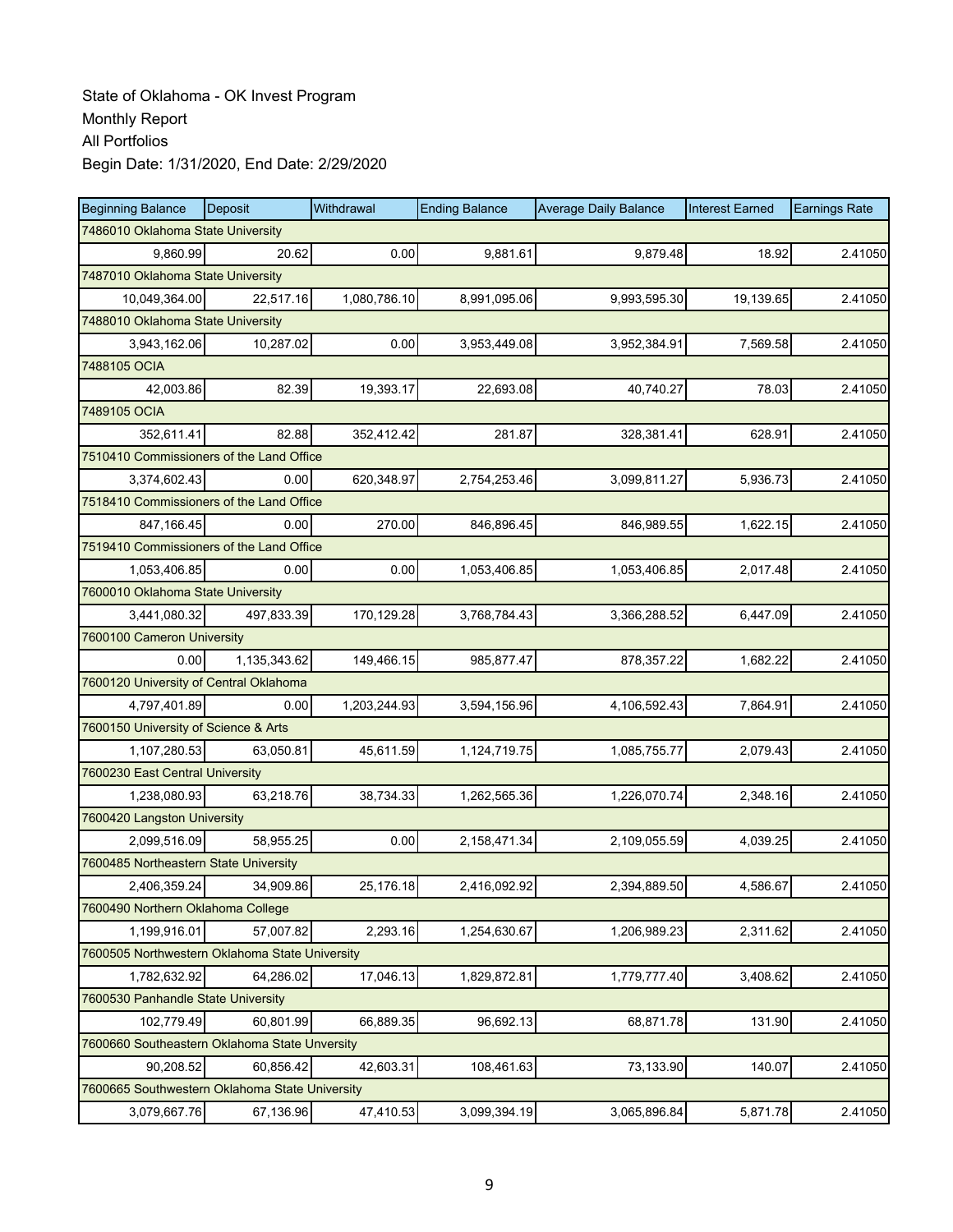| <b>Beginning Balance</b>                       | Deposit      | Withdrawal   | <b>Ending Balance</b> | <b>Average Daily Balance</b> | <b>Interest Earned</b> | <b>Earnings Rate</b> |
|------------------------------------------------|--------------|--------------|-----------------------|------------------------------|------------------------|----------------------|
| 7600760 University of Oklahoma                 |              |              |                       |                              |                        |                      |
| 3,090,042.78                                   | 499,004.78   | 0.00         | 3,589,047.56          | 3,147,567.65                 | 6,028.20               | 2.41050              |
| 7650010 Oklahoma State University              |              |              |                       |                              |                        |                      |
| 2,857,345.14                                   | 547,902.53   | 0.00         | 3,405,247.67          | 2,918,415.75                 | 5,589.33               | 2.41050              |
| 7650100 Cameron University                     |              |              |                       |                              |                        |                      |
| 0.00                                           | 513,112.76   | 0.00         | 513,112.76            | 434,059.74                   | 831.31                 | 2.41050              |
| 7650120 University of Central Oklahoma         |              |              |                       |                              |                        |                      |
| 1,268,535.90                                   | 55,343.47    | 0.00         | 1,323,879.37          | 1,276,307.67                 | 2,444.37               | 2.41050              |
| 7650150 University of Science & Arts           |              |              |                       |                              |                        |                      |
| 447,430.76                                     | 53,631.04    | 0.00         | 501,061.80            | 453,667.24                   | 868.86                 | 2.41050              |
| 7650230 East Central University                |              |              |                       |                              |                        |                      |
| 1,807,129.15                                   | 56,767.57    | 46,810.67    | 1,817,086.05          | 1,795,839.77                 | 3,439.38               | 2.41050              |
| 7650420 Langston University                    |              |              |                       |                              |                        |                      |
| 1,448,175.84                                   | 81,036.00    | 320,634.66   | 1,208,577.18          | 1,165,574.29                 | 2,232.30               | 2.41050              |
| 7650485 Northeastern State University          |              |              |                       |                              |                        |                      |
| 853,015.04                                     | 52,289.26    | 13,945.18    | 891,359.12            | 849,508.54                   | 1,626.97               | 2.41050              |
| 7650490 Northern Oklahoma College              |              |              |                       |                              |                        |                      |
| 2,411,358.79                                   | 167,455.43   | 170,272.27   | 2,408,541.95          | 2,344,556.21                 | 4,490.27               | 2.41050              |
| 7650505 Northwestern Oklahoma State University |              |              |                       |                              |                        |                      |
| 755,460.23                                     | 54,298.43    | 43,196.70    | 766,561.96            | 748,942.12                   | 1,434.37               | 2.41050              |
| 7650530 Panhandle State University             |              |              |                       |                              |                        |                      |
| 115,451.37                                     | 52,982.26    | 28,113.60    | 140,320.03            | 105,808.63                   | 202.64                 | 2.41050              |
| 7650660 Southeastern Oklahoma State Unversity  |              |              |                       |                              |                        |                      |
| 52,749.79                                      | 52,828.16    | 0.00         | 105,577.95            | 58,266.45                    | 111.59                 | 2.41050              |
| 7650665 Southwestern Oklahoma State University |              |              |                       |                              |                        |                      |
| 1,422,705.55                                   | 55,818.26    | 15,315.76    | 1,463,208.05          | 1,424,894.67                 | 2,728.95               | 2.41050              |
| 7650760 University of Oklahoma                 |              |              |                       |                              |                        |                      |
| 3,073,058.10                                   | 467,996.17   | 0.00         | 3,541,054.27          | 3,126,416.63                 | 5,987.69               | 2.41050              |
| 7700040 Department of Agriculture              |              |              |                       |                              |                        |                      |
| 10,853,495.79                                  | 22,691.64    | 0.00         | 10,876,187.43         | 10,873,840.02                | 20,825.49              | 2.41050              |
| 7700041 Western Oklahoma State College         |              |              |                       |                              |                        |                      |
| 782,063.47                                     | 535,263.61   | 1,107,498.52 | 209,828.56            | 500,171.18                   | 957.92                 | 2.41050              |
| 7700131 Department of Corrections              |              |              |                       |                              |                        |                      |
| 19,708,156.65                                  | 1,509,844.58 | 1,920,866.04 | 19,297,135.19         | 19,510,417.59                | 37,366.19              | 2.41050              |
| 7700240 Eastern Oklahoma State College         |              |              |                       |                              |                        |                      |
| 927,350.70                                     | 2,081,179.30 | 1,470,259.82 | 1,538,270.18          | 1,317,756.25                 | 2,523.76               | 2.41050              |
| 7700340 State Health Department                |              |              |                       |                              |                        |                      |
| 0.00                                           | 256,742.57   | 256,742.57   | 0.00                  | 12,671.19                    | 24.27                  | 2.41050              |
| 7700461 Rogers State College                   |              |              |                       |                              |                        |                      |
| 5,328,193.46                                   | 4,010,287.97 | 1,592,298.82 | 7,746,182.61          | 6,167,698.14                 | 11,812.32              | 2.41050              |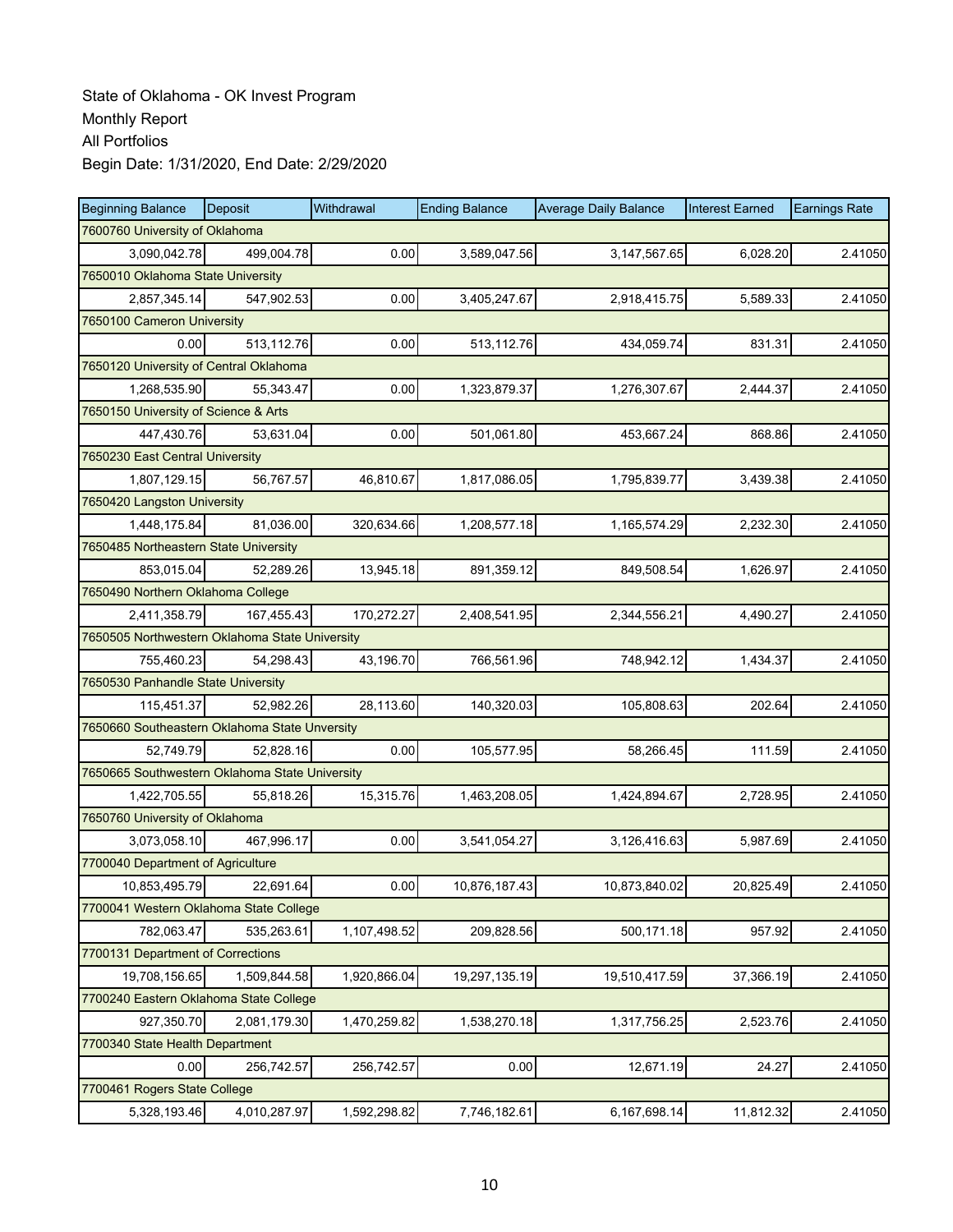| <b>Beginning Balance</b>                        | Deposit       | Withdrawal    | <b>Ending Balance</b> | <b>Average Daily Balance</b> | <b>Interest Earned</b> | <b>Earnings Rate</b> |  |  |
|-------------------------------------------------|---------------|---------------|-----------------------|------------------------------|------------------------|----------------------|--|--|
| 7700490 Northern Oklahoma College               |               |               |                       |                              |                        |                      |  |  |
| 1,735,377.22                                    | 3,291,813.48  | 2,754,569.09  | 2,272,621.61          | 1,283,143.95                 | 2,457.47               | 2.41050              |  |  |
| 7700606 Ardmore Higher Education Center         |               |               |                       |                              |                        |                      |  |  |
| 227,868.34                                      | 479.44        | 2,807.89      | 225,539.89            | 226,766.64                   | 434.30                 | 2.41050              |  |  |
| 7700633 Oklahoma City Community College         |               |               |                       |                              |                        |                      |  |  |
| 7,063,313.21                                    | 3,713,375.45  | 4,600,197.20  | 6,176,491.46          | 6,041,017.99                 | 11,569.71              | 2.41050              |  |  |
| 7700660 Southeastern Oklahoma State University  |               |               |                       |                              |                        |                      |  |  |
| 4,785,693.42                                    | 7,053,797.62  | 7,033,416.36  | 4,806,074.68          | 6,476,771.87                 | 12,404.26              | 2.41050              |  |  |
| 7700760 University of Oklahoma                  |               |               |                       |                              |                        |                      |  |  |
| 149,881,129.95                                  | 22,031,713.62 | 32,457,688.16 | 139,455,155.41        | 146,509,713.61               | 280,594.20             | 2.41050              |  |  |
| 7700830 Department of Human Services            |               |               |                       |                              |                        |                      |  |  |
| 1,550,585.72                                    | 484,789.44    | 268,330.40    | 1,767,044.76          | 1,804,494.55                 | 3,455.95               | 2.41050              |  |  |
| 7701010 Oklahoma State University               |               |               |                       |                              |                        |                      |  |  |
| 3,311,299.74                                    | 19,714,471.76 | 20,781,070.77 | 2,244,700.73          | 5,670,082.47                 | 10,859.30              | 2.41050              |  |  |
| 7701091 Building Bond Commission Administrative |               |               |                       |                              |                        |                      |  |  |
| 3.05                                            | 0.01          | 0.00          | 3.06                  | 3.06                         | 0.01                   | 2.41050              |  |  |
| 7701150 University of Science & Arts            |               |               |                       |                              |                        |                      |  |  |
| 3,476,570.63                                    | 1,321,524.17  | 1,403,415.73  | 3,394,679.07          | 3,716,776.57                 | 7,118.34               | 2.41050              |  |  |
| 7701165 Connors State College                   |               |               |                       |                              |                        |                      |  |  |
| 184,921.54                                      | 405,210.07    | 329,639.07    | 260,492.54            | 328,355.58                   | 628.86                 | 2.41050              |  |  |
| 7701400 Office of Juvenile Affairs              |               |               |                       |                              |                        |                      |  |  |
| 16,146.46                                       | 11,331.71     | 6,698.95      | 20,779.22             | 17,153.61                    | 32.85                  | 2.41050              |  |  |
| 7701480 Northeasten Oklahoma A&M College        |               |               |                       |                              |                        |                      |  |  |
| 774,704.26                                      | 597,095.43    | 842,639.04    | 529,160.65            | 864,988.10                   | 1,656.62               | 2.41050              |  |  |
| 7701605 Regents for Higher Education            |               |               |                       |                              |                        |                      |  |  |
| 33,770,884.93                                   | 951,257.57    | 823,244.28    | 33,898,898.22         | 33,785,448.87                | 64,705.61              | 2.41050              |  |  |
| 7701650 Department of Veteran Affairs           |               |               |                       |                              |                        |                      |  |  |
| 719,070.07                                      | 62,076.33     | 141,530.49    | 639,615.91            | 690,134.12                   | 1,321.74               | 2.41050              |  |  |
| 7701770 OUHSC                                   |               |               |                       |                              |                        |                      |  |  |
| 496,975,761.55                                  | 26,278,261.57 | 35,995,474.79 | 487,258,548.33        | 500,860,178.70               | 959,243.30             | 2.41050              |  |  |
| 7701805 Department of Rehabilitation Services   |               |               |                       |                              |                        |                      |  |  |
| 151,430.01                                      | 16,451.56     | 22,202.12     | 145,679.45            | 146,285.30                   | 280.16                 | 2.41050              |  |  |
| 7701865 Workers Compensation Commission         |               |               |                       |                              |                        |                      |  |  |
| 6,739,330.64                                    | 12,017.30     | 3,382.12      | 6,747,965.82          | 6,748,052.87                 | 12,923.82              | 2.41050              |  |  |
| 7702120 University of Central Oklahoma          |               |               |                       |                              |                        |                      |  |  |
| 13,450,241.39                                   | 5,304,381.55  | 4,881,755.06  | 13,872,867.88         | 11,220,719.61                | 21,489.83              | 2.41050              |  |  |
| 7702650 Department of Veteran Affairs           |               |               |                       |                              |                        |                      |  |  |
| 563,183.92                                      | 163,490.22    | 215,602.13    | 511,072.01            | 570,572.92                   | 1,092.76               | 2.41050              |  |  |
| 7703650 Department of Veteran Affairs           |               |               |                       |                              |                        |                      |  |  |
| 529,097.98                                      | 149,374.79    | 244,044.86    | 434,427.91            | 522,590.94                   | 1,000.86               | 2.41050              |  |  |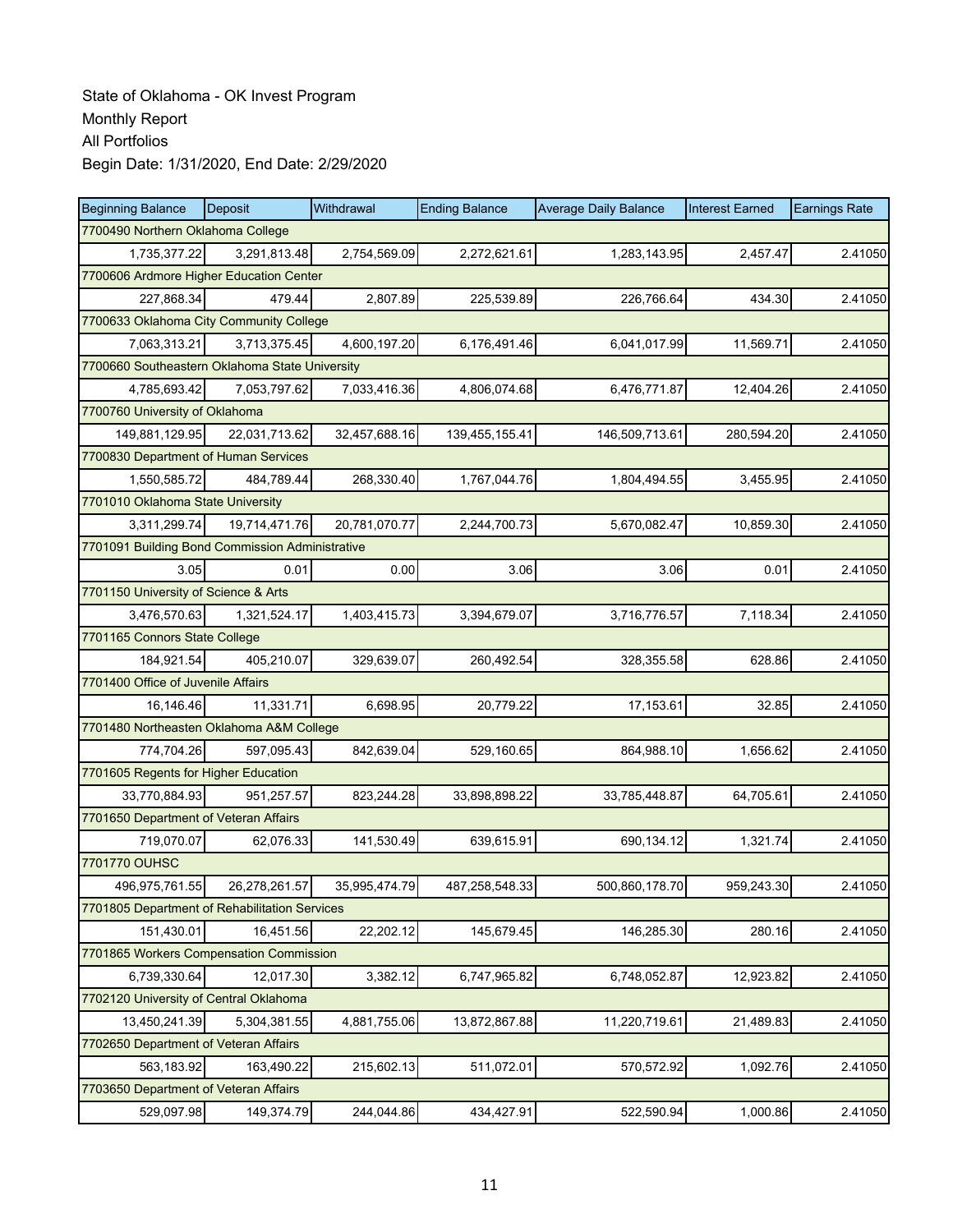| <b>Beginning Balance</b>                       | Deposit                                 | Withdrawal    | <b>Ending Balance</b> | <b>Average Daily Balance</b> | <b>Interest Earned</b> | <b>Earnings Rate</b> |  |  |  |  |
|------------------------------------------------|-----------------------------------------|---------------|-----------------------|------------------------------|------------------------|----------------------|--|--|--|--|
| 7704120 University of Central Oklahoma         |                                         |               |                       |                              |                        |                      |  |  |  |  |
| 151,843.52                                     | 880,873.87                              | 1,006,659.55  | 26,057.84             | 356,477.60                   | 682.72                 | 2.41050              |  |  |  |  |
| 7704650 Department of Veteran Affairs          |                                         |               |                       |                              |                        |                      |  |  |  |  |
| 574.186.65                                     | 135,415.50                              | 194,436.99    | 515,165.16            | 544,460.07                   | 1,042.75               | 2.41050              |  |  |  |  |
|                                                | 7704865 Workers Compensation Commission |               |                       |                              |                        |                      |  |  |  |  |
| 48,149.93                                      | 100.67                                  | 26,763.54     | 21,487.06             | 38,088.50                    | 72.95                  | 2.41050              |  |  |  |  |
| 7705505 Northwestern Oklahoma State University |                                         |               |                       |                              |                        |                      |  |  |  |  |
| 826,473.62                                     | 1,643.09                                | 448,190.09    | 379,926.62            | 585,320.75                   | 1,121.00               | 2.41050              |  |  |  |  |
| 7705650 Department of Veteran Affairs          |                                         |               |                       |                              |                        |                      |  |  |  |  |
| 663,986.89                                     | 61,343.01                               | 93,295.15     | 632,034.75            | 666,895.85                   | 1,277.23               | 2.41050              |  |  |  |  |
| 7705675 Self Insurance Guaranty Fund           |                                         |               |                       |                              |                        |                      |  |  |  |  |
| 1,559,545.99                                   | 685.00                                  | 8,334.18      | 1,551,896.81          | 1,554,193.10                 | 2,976.58               | 2.41050              |  |  |  |  |
| 7705865 Workers Compensation Commission        |                                         |               |                       |                              |                        |                      |  |  |  |  |
| 37,203.50                                      | 77.78                                   | 0.00          | 37,281.28             | 37,273.23                    | 71.39                  | 2.41050              |  |  |  |  |
| 7706452 CMHC, Rep payee account                |                                         |               |                       |                              |                        |                      |  |  |  |  |
| 8,072.51                                       | 316.93                                  | 31.00         | 8,358.44              | 8,279.52                     | 15.86                  | 2.41050              |  |  |  |  |
| 7706650 Department of Veteran Affairs          |                                         |               |                       |                              |                        |                      |  |  |  |  |
| 130,744.63                                     | 61.624.78                               | 62,087.56     | 130,281.85            | 134,555.59                   | 257.70                 | 2.41050              |  |  |  |  |
| 7706750 Tulsa Community College                |                                         |               |                       |                              |                        |                      |  |  |  |  |
| 83,118.37                                      | 600,000.00                              | 558,057.83    | 125,060.54            | 323,381.52                   | 619.34                 | 2.41050              |  |  |  |  |
| 7706865 OK Workers Comp Commission             |                                         |               |                       |                              |                        |                      |  |  |  |  |
| 334,969.33                                     | 700.33                                  | 0.00          | 335,669.66            | 335,597.21                   | 642.73                 | 2.41050              |  |  |  |  |
| 7707452 CMHC, Rep payee account                |                                         |               |                       |                              |                        |                      |  |  |  |  |
| 126,856.15                                     | 13,854.21                               | 29,985.07     | 110,725.29            | 128,932.63                   | 246.93                 | 2.41050              |  |  |  |  |
| 7707605 Regents for Higher Education           |                                         |               |                       |                              |                        |                      |  |  |  |  |
| 3,442,532.78                                   | 12,331,492.52                           | 10,191,376.17 | 5,582,649.13          | 9,011,404.53                 | 17,258.57              | 2.41050              |  |  |  |  |
| 7707650 Department of Veteran Affairs          |                                         |               |                       |                              |                        |                      |  |  |  |  |
| 357,743.13                                     | 69,383.62                               | 88,985.97     | 338,140.78            | 357,261.82                   | 684.22                 | 2.41050              |  |  |  |  |
| 7707865 OK Workers Comp Commission             |                                         |               |                       |                              |                        |                      |  |  |  |  |
| 73,452.49                                      | 153.57                                  | 0.00          | 73,606.06             | 73,590.17                    | 140.94                 | 2.41050              |  |  |  |  |
| 7708108 Carl Albert State College              |                                         |               |                       |                              |                        |                      |  |  |  |  |
| 6,338,197.35                                   | 406,074.75                              | 1,773,024.13  | 4,971,247.97          | 5,898,125.43                 | 11,296.04              | 2.41050              |  |  |  |  |
| 7708605 Regents for Higher Education           |                                         |               |                       |                              |                        |                      |  |  |  |  |
| 895,513.27                                     | 1,881.19                                | 4,725.00      | 892,669.46            | 896,222.27                   | 1,716.44               | 2.41050              |  |  |  |  |
| 7709605 Regents for Higher Education           |                                         |               |                       |                              |                        |                      |  |  |  |  |
| 2,928,396.81                                   | 239,489.82                              | 369,325.00    | 2,798,561.63          | 2,933,908.23                 | 5,619.00               | 2.41050              |  |  |  |  |
| 7710350 Oklahoma Historical Society            |                                         |               |                       |                              |                        |                      |  |  |  |  |
| 1,263,338.55                                   | 2,641.29                                | 0.00          | 1,265,979.84          | 1,265,706.60                 | 2,424.07               | 2.41050              |  |  |  |  |
| 7710452 Oklahoma Department of Mental Health   |                                         |               |                       |                              |                        |                      |  |  |  |  |
| 1,622,258.60                                   | 4,751.91                                | 91.82         | 1,626,918.69          | 1,626,172.89                 | 3,114.43               | 2.41050              |  |  |  |  |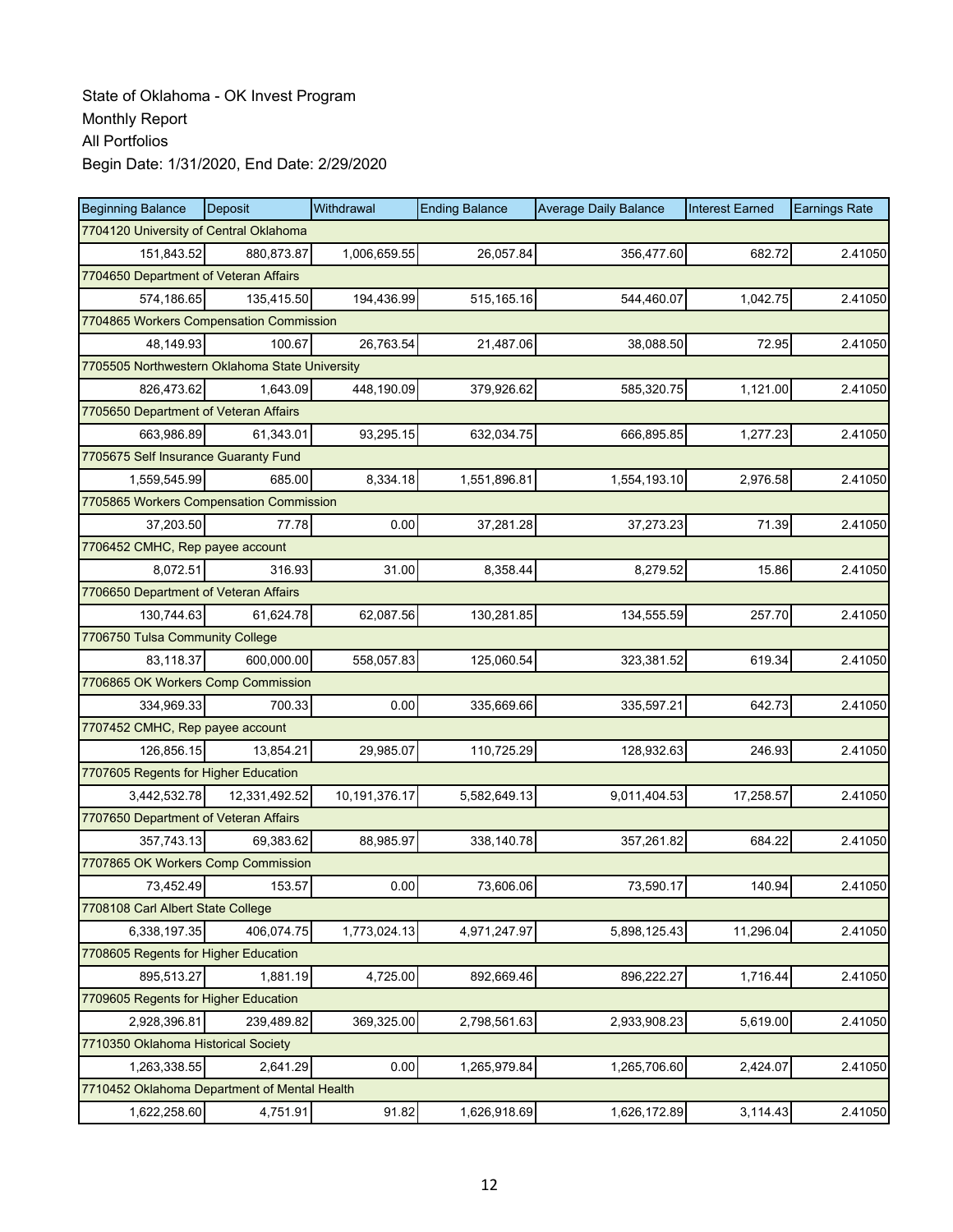| <b>Beginning Balance</b>                    | Deposit      | Withdrawal   | <b>Ending Balance</b> | <b>Average Daily Balance</b> | <b>Interest Earned</b> | <b>Earnings Rate</b> |  |  |
|---------------------------------------------|--------------|--------------|-----------------------|------------------------------|------------------------|----------------------|--|--|
| 7710605 Regents for Higher Education        |              |              |                       |                              |                        |                      |  |  |
| 2,208,982.20                                | 41,477.33    | 423,183.00   | 1,827,276.53          | 2,168,693.15                 | 4.153.46               | 2.41050              |  |  |
| 7711185 Corporation Commission              |              |              |                       |                              |                        |                      |  |  |
| 77,204,444.14                               | 1,769,213.41 | 2,796,926.98 | 76,176,730.57         | 75,659,755.74                | 144,902.94             | 2.41050              |  |  |
| 7711420 Langston University                 |              |              |                       |                              |                        |                      |  |  |
| 32.77                                       | 2,995,350.38 | 1,623,738.19 | 1,371,644.96          | 1,203,642.67                 | 2,305.21               | 2.41050              |  |  |
| 7711452 Griffin Memorial Hospital Rep Payee |              |              |                       |                              |                        |                      |  |  |
| 78,353.03                                   | 1,148.24     | 4,419.64     | 75,081.63             | 76,011.41                    | 145.58                 | 2.41050              |  |  |
| 7711605 Regents for Higher Education        |              |              |                       |                              |                        |                      |  |  |
| 810,253.00                                  | 1,694.01     | 27,000.00    | 784,947.01            | 790,357.97                   | 1,513.69               | 2.41050              |  |  |
| 7712605 Regents for Higher Education        |              |              |                       |                              |                        |                      |  |  |
| 137,913.11                                  | 2,031.98     | 0.00         | 139,945.09            | 139,243.51                   | 266.68                 | 2.41050              |  |  |
| 7713605 Regents for Higher Education        |              |              |                       |                              |                        |                      |  |  |
| 53,795,557.31                               | 108,807.62   | 0.00         | 53,904,364.93         | 53,893,108.97                | 103,215.64             | 2.41050              |  |  |
| 7714605 Regents for Higher Education        |              |              |                       |                              |                        |                      |  |  |
| 12,714,255.41                               | 160.609.66   | 0.00         | 12,874,865.07         | 12,825,897.48                | 24,564.05              | 2.41050              |  |  |
| 7715605 Regents for Higher Education        |              |              |                       |                              |                        |                      |  |  |
| 480.133.16                                  | 1,003.82     | 0.00         | 481,136.98            | 481,033.14                   | 921.27                 | 2.41050              |  |  |
| 7718605 Regents for Higher Education        |              |              |                       |                              |                        |                      |  |  |
| 6,576,974.70                                | 2,293,359.86 | 1,140,465.39 | 7,729,869.17          | 7,134,744.28                 | 13,664.40              | 2.41050              |  |  |
| 7719605 Regents for Higher Education        |              |              |                       |                              |                        |                      |  |  |
| 36,830.14                                   | 156.98       | 0.00         | 36,987.12             | 36,962.60                    | 70.79                  | 2.41050              |  |  |
| 7723623 Seminole State College              |              |              |                       |                              |                        |                      |  |  |
| 312,389.42                                  | 591,048.83   | 319,553.09   | 583,885.16            | 462,065.10                   | 884.94                 | 2.41050              |  |  |
| 7725100 Cameron University                  |              |              |                       |                              |                        |                      |  |  |
| 2,804,895.51                                | 527,533.32   | 697,164.12   | 2,635,264.71          | 2,833,156.29                 | 5,426.04               | 2.41050              |  |  |
| 7730230 East Central University             |              |              |                       |                              |                        |                      |  |  |
| 8,542,995.69                                | 1,324,493.20 | 968,861.87   | 8,898,627.02          | 8,687,889.25                 | 16,638.97              | 2.41050              |  |  |
| 7730830 Department of Human Services        |              |              |                       |                              |                        |                      |  |  |
| 280,954.01                                  | 5,286.66     | 2,775.90     | 283,464.77            | 282,424.48                   | 540.90                 | 2.41050              |  |  |
| 7740605 Regents for Higher Education        |              |              |                       |                              |                        |                      |  |  |
| 18,504,819.94                               | 518,964.03   | 2,345,200.50 | 16,678,583.47         | 17,515,230.18                | 33,545.02              | 2.41050              |  |  |
| 7741241 Redlands Community College          |              |              |                       |                              |                        |                      |  |  |
| 1,632,921.26                                | 151,012.75   | 181,468.23   | 1,602,465.78          | 1,624,881.63                 | 3,111.96               | 2.41050              |  |  |
| 7745605 Regents for Higher Education        |              |              |                       |                              |                        |                      |  |  |
| 1,154,258.88                                | 13,073.77    | 527,000.00   | 640,332.65            | 1,009,735.57                 | 1,933.84               | 2.41050              |  |  |
| 7747470 Murray State College                |              |              |                       |                              |                        |                      |  |  |
| 5,513,191.51                                | 1,138,636.16 | 3,735,512.63 | 2,916,315.04          | 4,849,282.36                 | 9,287.31               | 2.41050              |  |  |
| 7750350 Oklahoma Historical Society         |              |              |                       |                              |                        |                      |  |  |
| 1,164,385.31                                | 2,459.32     | 7,633.47     | 1,159,211.16          | 1,162,102.49                 | 2,225.65               | 2.41050              |  |  |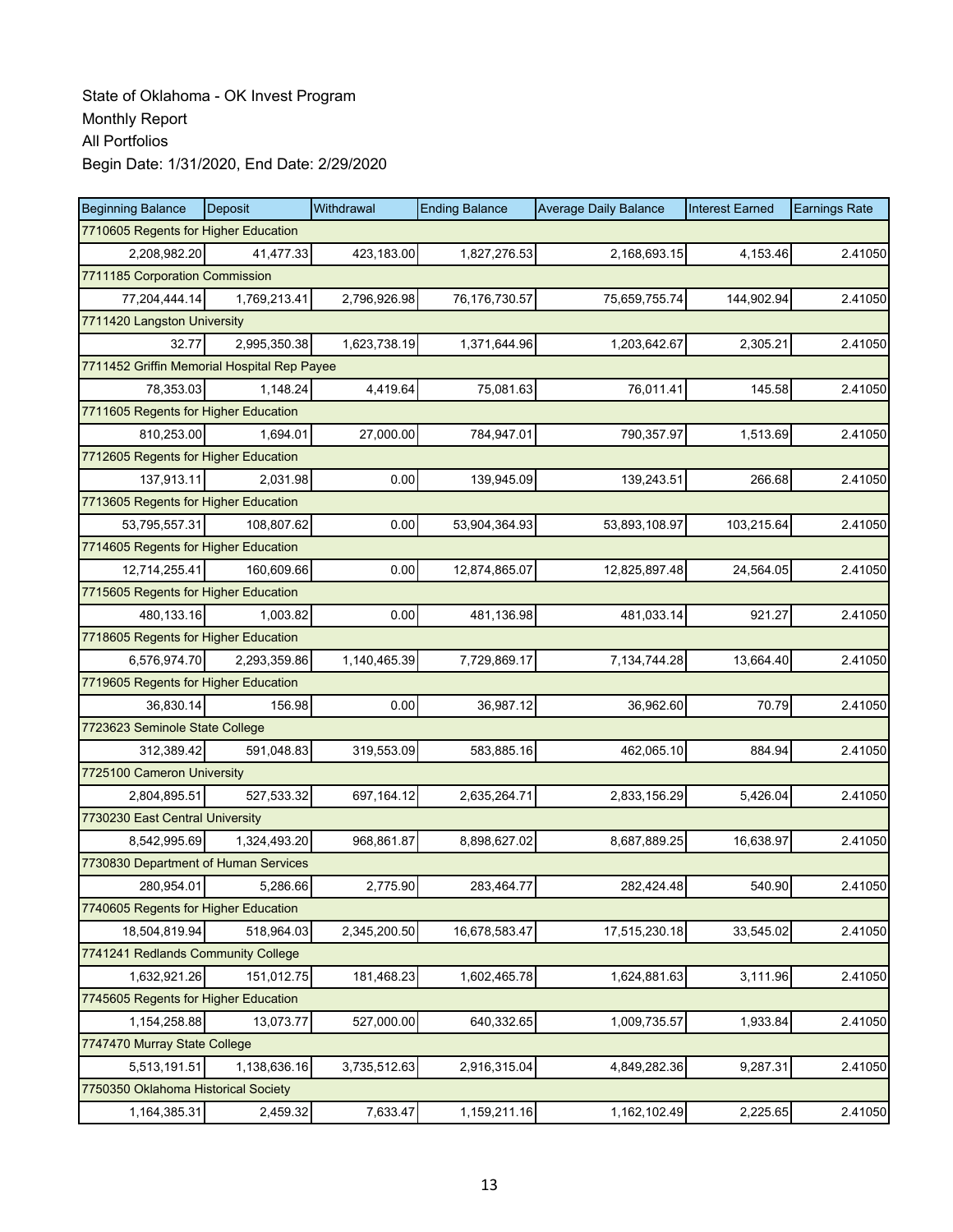| <b>Beginning Balance</b>                       | Deposit      | Withdrawal   | <b>Ending Balance</b> | <b>Average Daily Balance</b> | <b>Interest Earned</b> | <b>Earnings Rate</b> |  |  |
|------------------------------------------------|--------------|--------------|-----------------------|------------------------------|------------------------|----------------------|--|--|
| 7750531 Rose State College                     |              |              |                       |                              |                        |                      |  |  |
| 11,678,894.58                                  | 1,549,080.97 | 3,515,174.95 | 9,712,800.60          | 10,986,263.68                | 21,040.80              | 2.41050              |  |  |
| 7751485 Northeastern State University          |              |              |                       |                              |                        |                      |  |  |
| 18,802,997.16                                  | 3,863.67     | 2,080,662.51 | 16,726,198.32         | 17,882,109.82                | 34,247.67              | 2.41050              |  |  |
| 7752485 Northeastern State University          |              |              |                       |                              |                        |                      |  |  |
| 2,883,837.00                                   | 6,029.30     | 0.00         | 2,889,866.30          | 2,889,242.58                 | 5,533.45               | 2.41050              |  |  |
| 7765665 Southwestern Oklahoma State University |              |              |                       |                              |                        |                      |  |  |
| 3,142,499.76                                   | 14,366.09    | 887,212.63   | 2,269,653.22          | 2,724,556.44                 | 5,218.05               | 2.41050              |  |  |
| 7790041 Western Oklahoma State University      |              |              |                       |                              |                        |                      |  |  |
| 36,917.65                                      | 60,635.97    | 62,950.38    | 34,603.24             | 64,154.70                    | 122.87                 | 2.41050              |  |  |
| 7790230 East Central University                |              |              |                       |                              |                        |                      |  |  |
| 214,318.21                                     | 313,848.10   | 323,259.91   | 204,906.40            | 127,516.97                   | 244.22                 | 2.41050              |  |  |
| 7790241 Redlands Community College             |              |              |                       |                              |                        |                      |  |  |
| 111,654.84                                     | 384.49       | 65,563.05    | 46,476.28             | 77,060.42                    | 147.59                 | 2.41050              |  |  |
| 7790470 Murray State College                   |              |              |                       |                              |                        |                      |  |  |
| 7.052.37                                       | 117,022.31   | 0.00         | 124,074.68            | 87,132.85                    | 166.88                 | 2.41050              |  |  |
| 7790485 Northeastern State University          |              |              |                       |                              |                        |                      |  |  |
| 1,805,464.81                                   | 631,401.70   | 608,976.29   | 1,827,890.22          | 1,708,256.61                 | 3,271.64               | 2.41050              |  |  |
| 7790490 Northern Oklahoma College              |              |              |                       |                              |                        |                      |  |  |
| 640,134.32                                     | 209,438.07   | 185,976.15   | 663,596.24            | 571,607.81                   | 1,094.74               | 2.41050              |  |  |
| 7790660 Southeastern State University          |              |              |                       |                              |                        |                      |  |  |
| 277,663.47                                     | 11.765.70    | 283,837.53   | 5,591.64              | 37,964.54                    | 72.71                  | 2.41050              |  |  |
| 7790665 Southwestern Oklahoma State University |              |              |                       |                              |                        |                      |  |  |
| 145,866.02                                     | 392,145.17   | 313,718.17   | 224,293.02            | 236,843.60                   | 453.60                 | 2.41050              |  |  |
| 7805370 OIFA                                   |              |              |                       |                              |                        |                      |  |  |
| 104.66                                         | 0.22         | 0.00         | 104.88                | 104.86                       | 0.20                   | 2.41050              |  |  |
| 7823740 OCIA 2008B Reserve Fund                |              |              |                       |                              |                        |                      |  |  |
| 665.90                                         | 1.39         | 0.00         | 667.29                | 667.15                       | 1.28                   | 2.41050              |  |  |
| 7845740 OCIA 2008A Sinking Fund                |              |              |                       |                              |                        |                      |  |  |
| 4,722.57                                       | 9.87         | 0.00         | 4,732.44              | 4,731.42                     | 9.06                   | 2.41050              |  |  |
| 7846740 OCIA 2008B Sinking Fund                |              |              |                       |                              |                        |                      |  |  |
| 1,022.81                                       | 2.14         | 0.00         | 1,024.95              | 1,024.73                     | 1.96                   | 2.41050              |  |  |
| 7847740 OSF Building Project Fund              |              |              |                       |                              |                        |                      |  |  |
| 7,462.12                                       | 15.60        | 0.00         | 7,477.72              | 7,476.11                     | 14.32                  | 2.41050              |  |  |
| 7848740 OSF Building Project Fund              |              |              |                       |                              |                        |                      |  |  |
| 84,130.10                                      | 0.00         | 0.00         | 84,130.10             | 84,130.10                    | 161.13                 | 2.41050              |  |  |
| 7849740 OCIA 2009A Sinking Fund                |              |              |                       |                              |                        |                      |  |  |
| 62,672.99                                      | 0.00         | 0.00         | 62,672.99             | 62,672.99                    | 120.03                 | 2.41050              |  |  |
| 7851740 OCIA                                   |              |              |                       |                              |                        |                      |  |  |
| 7,894,528.94                                   | 17,532.91    | 0.00         | 7,912,061.85          | 7,910,248.10                 | 15,149.64              | 2.41050              |  |  |